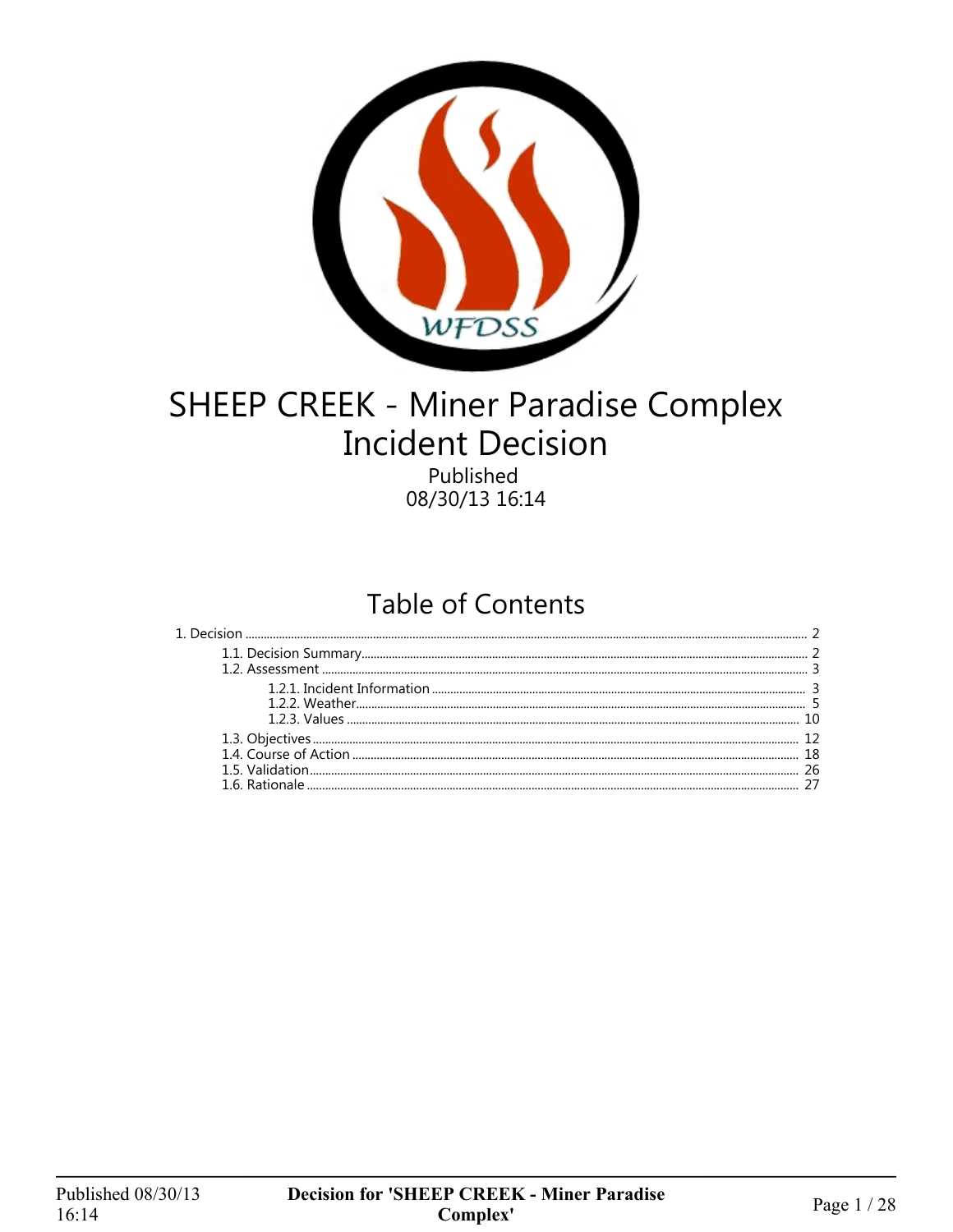## <span id="page-1-0"></span>**1. Decision**

## <span id="page-1-1"></span>**1.1. Decision Summary**

#### Decision Information

| <b>NAME</b>                   | <b>VALUE</b>                                                                                                                                                                     |
|-------------------------------|----------------------------------------------------------------------------------------------------------------------------------------------------------------------------------|
| Published                     | 08/30/2013 16:14 CDT                                                                                                                                                             |
| <b>Estimated Cost</b>         | \$9,500,000                                                                                                                                                                      |
| Incident Owner<br>(s)         | Anna Anderson, Ashley Sites, Barbara Ping, Frederick Jones, Greg Juvan, Teri Seth, Michael Gagen, JULIE SHEA,<br>Todd Opperman, Timothy Brickell, Scott Schuster, Steven Miranda |
| Editor(s)                     | Lisa Stoeffler, Pam Gardner, Tonja Opperman                                                                                                                                      |
| Reviewer(s)                   | Steven Miranda, Scott Schuster                                                                                                                                                   |
| Approver(s)                   | Pam Gardner                                                                                                                                                                      |
| Natl<br>Preparedness<br>Level | 4                                                                                                                                                                                |

#### Decision History

| <b>Editor Name</b>       | Action                            | Date (CDT)       | Comment |
|--------------------------|-----------------------------------|------------------|---------|
| Gardner, Pam Published   |                                   | 08/30/2013 16:14 |         |
| Gardner, Pam Approved    |                                   | 08/30/2013 16:14 |         |
| Schuster, Scott Accepted |                                   | 08/30/2013 15:21 |         |
| SHEA, JULIE              | Review Requested 08/30/2013 15:01 |                  |         |
| SHEA, JULIE              | Review Requested 08/30/2013 15:00 |                  |         |
| SHEA, JULIE              | Created                           | 08/30/2013 14:49 |         |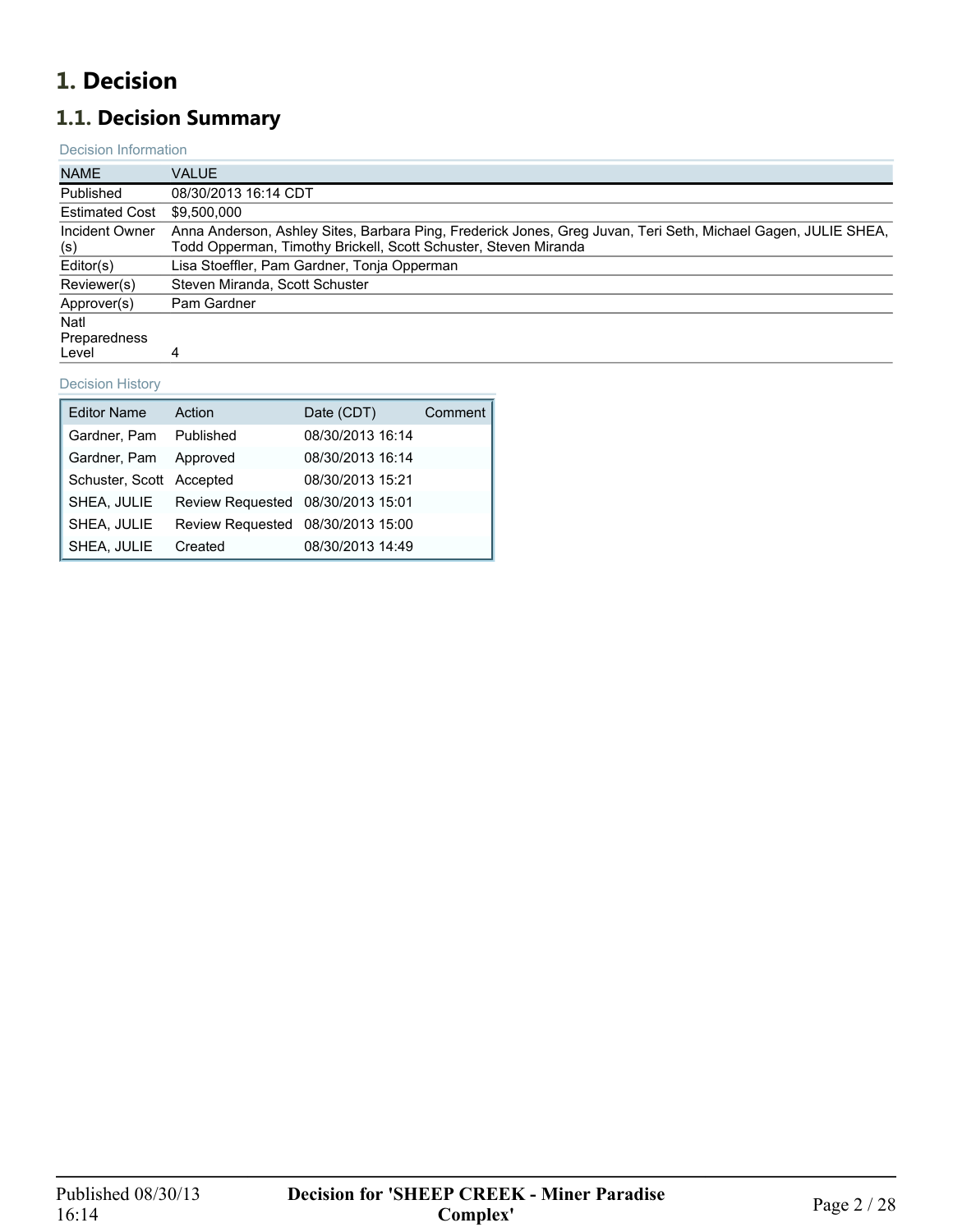## <span id="page-2-0"></span>**1.2. Assessment**

## <span id="page-2-1"></span>**1.2.1. Incident Information**

#### Incident Information

| <b>NAME</b>              | VALUE                                                                                                                                                                            |
|--------------------------|----------------------------------------------------------------------------------------------------------------------------------------------------------------------------------|
| <b>Incident Name</b>     | SHEEP CREEK - Miner Paradise Complex                                                                                                                                             |
| Unique Fire Identifier   | 2013-MTGNF-000098                                                                                                                                                                |
| Responsible Unit Name    | <b>Gallatin National Forest</b>                                                                                                                                                  |
| FireCode                 | P <sub>1</sub> H <sub>V</sub> Z <sub>4</sub>                                                                                                                                     |
| Incident Size            | 11,612 acres                                                                                                                                                                     |
| Incident Cause           | Natural                                                                                                                                                                          |
| Incident Discovery       | 08/12/2013 09:07                                                                                                                                                                 |
| Contained                |                                                                                                                                                                                  |
| Controlled               |                                                                                                                                                                                  |
| Out                      |                                                                                                                                                                                  |
| Jurisdictional Unit      | <b>MTGNF - Gallatin National Forest</b>                                                                                                                                          |
| Jurisdictional Agency(s) | BLM, NPS, USFS                                                                                                                                                                   |
| Geographic Area          | <b>Northern Rockies</b>                                                                                                                                                          |
| Point of Origin          | 45.1226 N / 110.9829 W                                                                                                                                                           |
| Owner Name(s)            | Anna Anderson, Ashley Sites, Barbara Ping, Frederick Jones, Greg Juvan, Teri Seth, Michael Gagen,<br>JULIE SHEA, Todd Opperman, Timothy Brickell, Scott Schuster, Steven Miranda |
|                          |                                                                                                                                                                                  |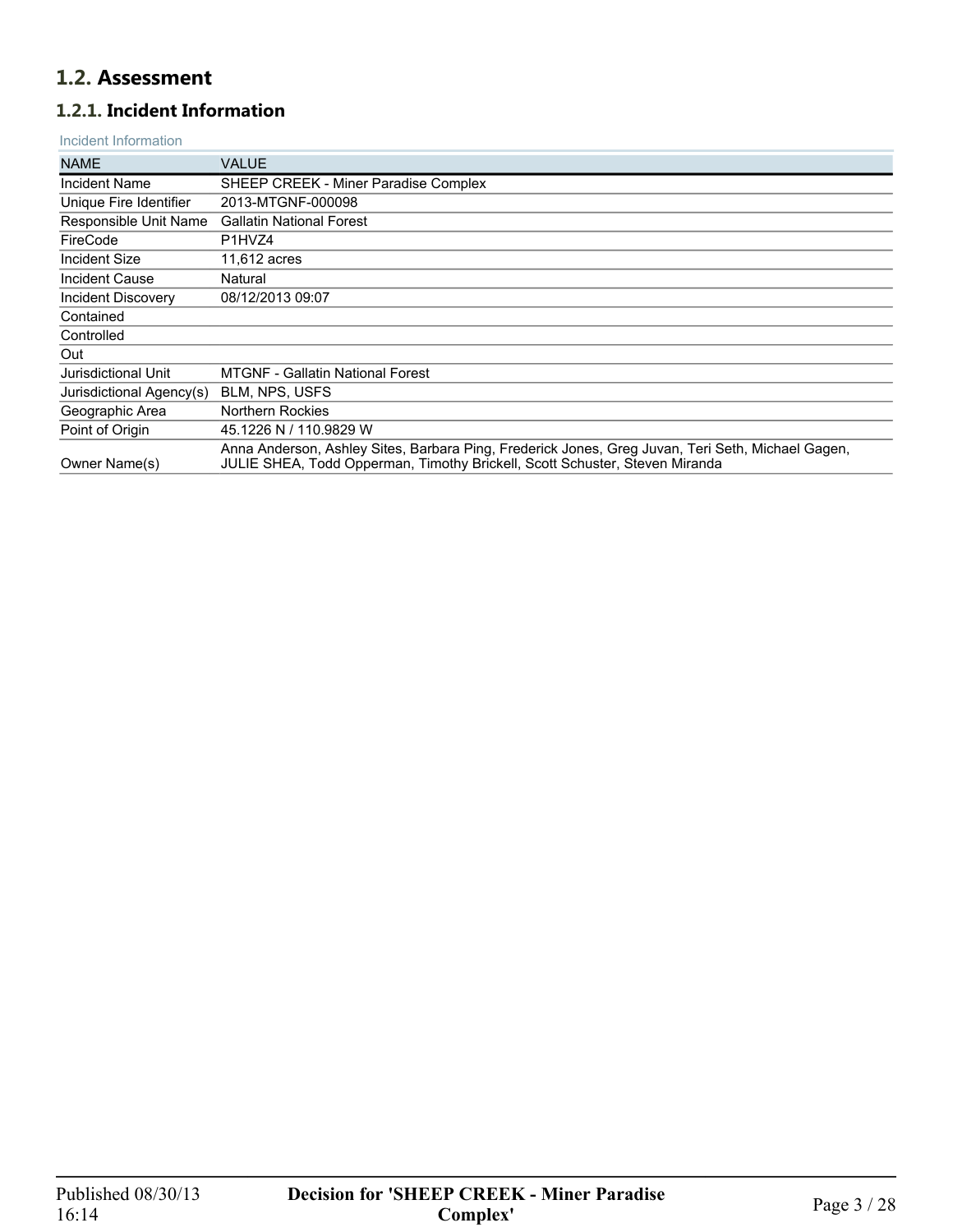

- Fire Perimeters

- Planning Areas

♦ Point of Origin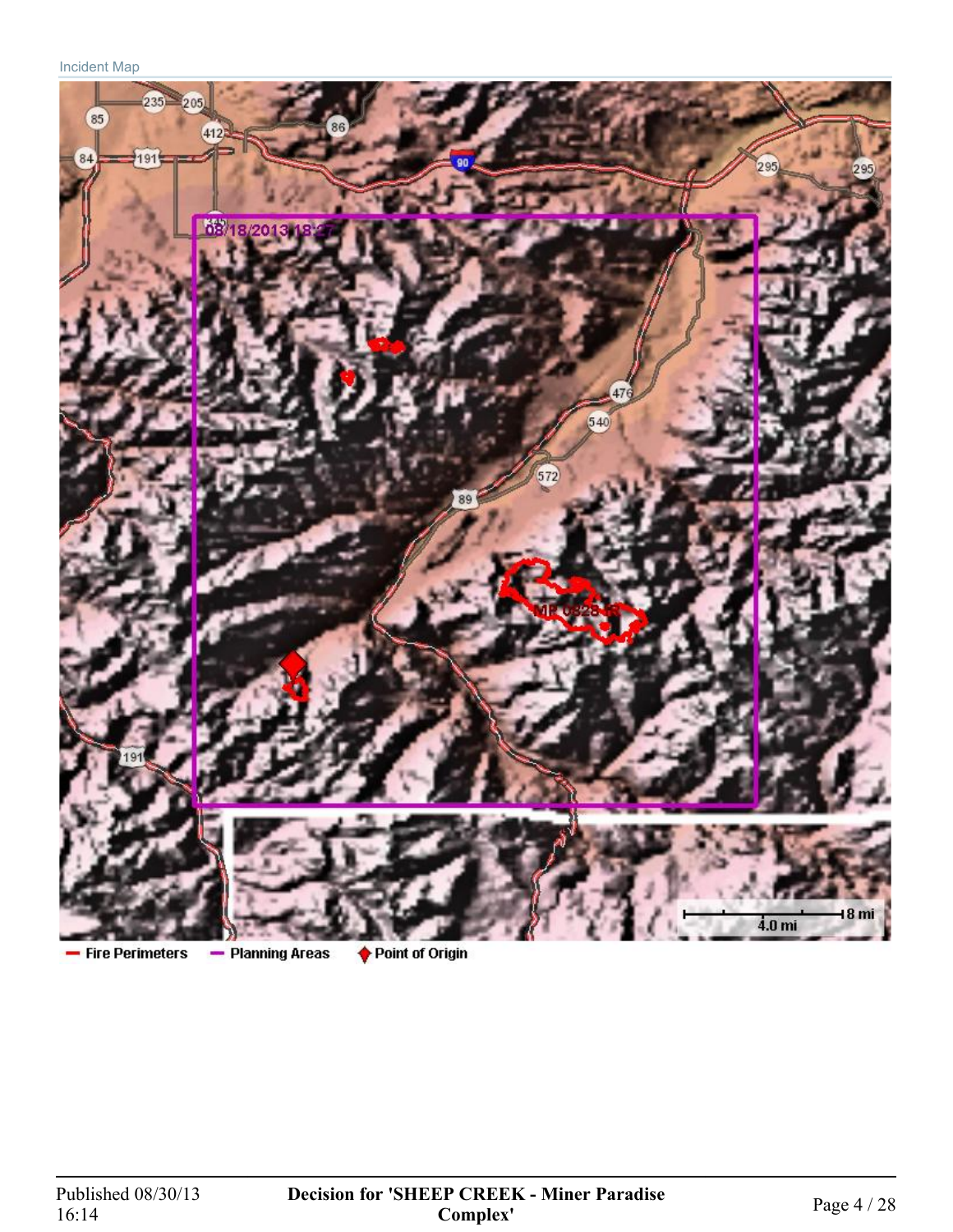## <span id="page-4-0"></span>**1.2.2. Weather**

Fire Weather Zone Forecast

000 FNUS55 KTFX 301031 FWFTFX FIRE WEATHER PLANNING FORECAST FOR NORTH CENTRAL MONTANA NATIONAL WEATHER SERVICE GREAT FALLS MT 431 AM MDT FRI AUG 30 2013 ...RED FLAG WARNING FROM NOON MDT TO 9 PM MDT TODAY FOR GUSTY WINDS AND LOW HUMIDITIES FOR PORTIONS OF SOUTHWEST MONTANA... .DISCUSSION... GUSTY WINDS WILL OCCUR TODAY IN THE WAKE OF LAST NIGHTS COLD FRONT. THIS COMBINED WITH LOW RELATIVE HUMIDITIES OVER SOUTHWEST MONTANA WILL RESULT IN CRITICAL FIRE WEATHER CONDITIONS IN THAT AREA. A CANADIAN WEATHER SYSTEM WILL BRING COOLER AIR SATURDAY BUT NO PRECIPITATION. WINDS WILL BE LIGHTER THAN THOSE OF TODAY WITH THE EXCEPTION OF FERGUS AND BLAINE COUNTIES. MTZ118-302230- HELENA AND TOWNSEND RANGER DISTRICTS OF THE HELENA NATIONAL FOREST-431 AM MDT FRI AUG 30 2013 .RED FLAG WARNING IN EFFECT FROM NOON TODAY TO 9 PM MDT THIS EVENING FOR GUSTY WINDS AND LOW HUMIDITIES... .TODAY... \* SKY/WEATHER...........MOSTLY SUNNY. \* MAX TEMPERATURE.......81-89...72-80 HIGHER ELEVATIONS. 24 HR TREND.......1 DEGREE UP...4 DEGREES DOWN HIGHER ELEVATIONS. \* MIN HUMIDITY..........16-26 PERCENT. 24 HR TREND.......8 PERCENT DOWN...1 PERCENT DOWN HIGHER ELEVATIONS. \* WIND (20 FT). \* LOWER ELEVATION...SOUTHWEST WINDS UP TO 5 MPH SHIFTING TO THE WEST 5 TO 15 MPH IN THE AFTERNOON. \* RIDGES............SOUTHWEST WINDS UP TO 5 MPH INCREASING TO WEST 10 TO 15 MPH IN THE AFTERNOON. \* LAL...................1. \* CWR...................0 PERCENT. \* HIGH LEVEL HAINES.....3 VERY LOW. .TONIGHT... SKY/WEATHER..........MOSTLY CLEAR. \* MIN TEMPERATURE.......47-54. 24 HR TREND.......8 DEGREES DOWN. MAX HUMIDITY..........62-72 PERCENT. 24 HR TREND.......5 PERCENT DOWN...3 PERCENT UP HIGHER ELEVATIONS. \* WIND (20 FT). LOWER ELEVATION... WEST WINDS 5 TO 15 MPH. RIDGES............NORTHWEST WINDS 5 TO 15 MPH.  $^\star$  LAL....................1. \* CWR...................0 PERCENT. \* HIGH LEVEL HAINES.....3 VERY LOW. . SATURDAY. \* SKY/WEATHER...........SUNNY. \* MAX TEMPERATURE.......74-82...65-73 HIGHER ELEVATIONS. 24 HR TREND.......7 DEGREES DOWN. \* MIN HUMIDITY..........20-25 PERCENT...24-34 PERCENT HIGHER ELEVATIONS. 24 HR TREND.......5 PERCENT UP. \* WIND (20 FT). LOWER ELEVATION...NORTHWEST WINDS UP TO 5 MPH. RIDGES............NORTHWEST WINDS UP TO 10 MPH. \* LAL...................1. \* CWR...................0 PERCENT. \* HIGH LEVEL HAINES.....2 VERY LOW. .FORECAST DAYS 3 THROUGH 7...... .SUNDAY...CLEAR. LOWS IN THE UPPER 40S. HIGHS IN THE MID 80S. SOUTHEAST WINDS AROUND 5 MPH. .LABOR DAY...PARTLY CLOUDY. SLIGHT CHANCE OF SHOWERS AND THUNDERSTORMS. LOWS IN THE LOWER 50S. HIGHS IN THE MID 80S. SOUTH WINDS AROUND 5 MPH. .TUESDAY...PARTLY CLOUDY. SLIGHT CHANCE OF SHOWERS AND THUNDERSTORMS. LOWS IN THE LOWER 50S. HIGHS IN THE LOWER 80S. SOUTHWEST WINDS AROUND 5 MPH. .WEDNESDAY...PARTLY CLOUDY. SLIGHT CHANCE OF SHOWERS AND THUNDERSTORMS. LOWS IN THE LOWER 50S. HIGHS IN THE LOWER 80S.

Published 08/30/13 **Decision for 'SHEEP CREEK - Miner Paradise**<br>16:14 **Page 5 / 28 Complex'**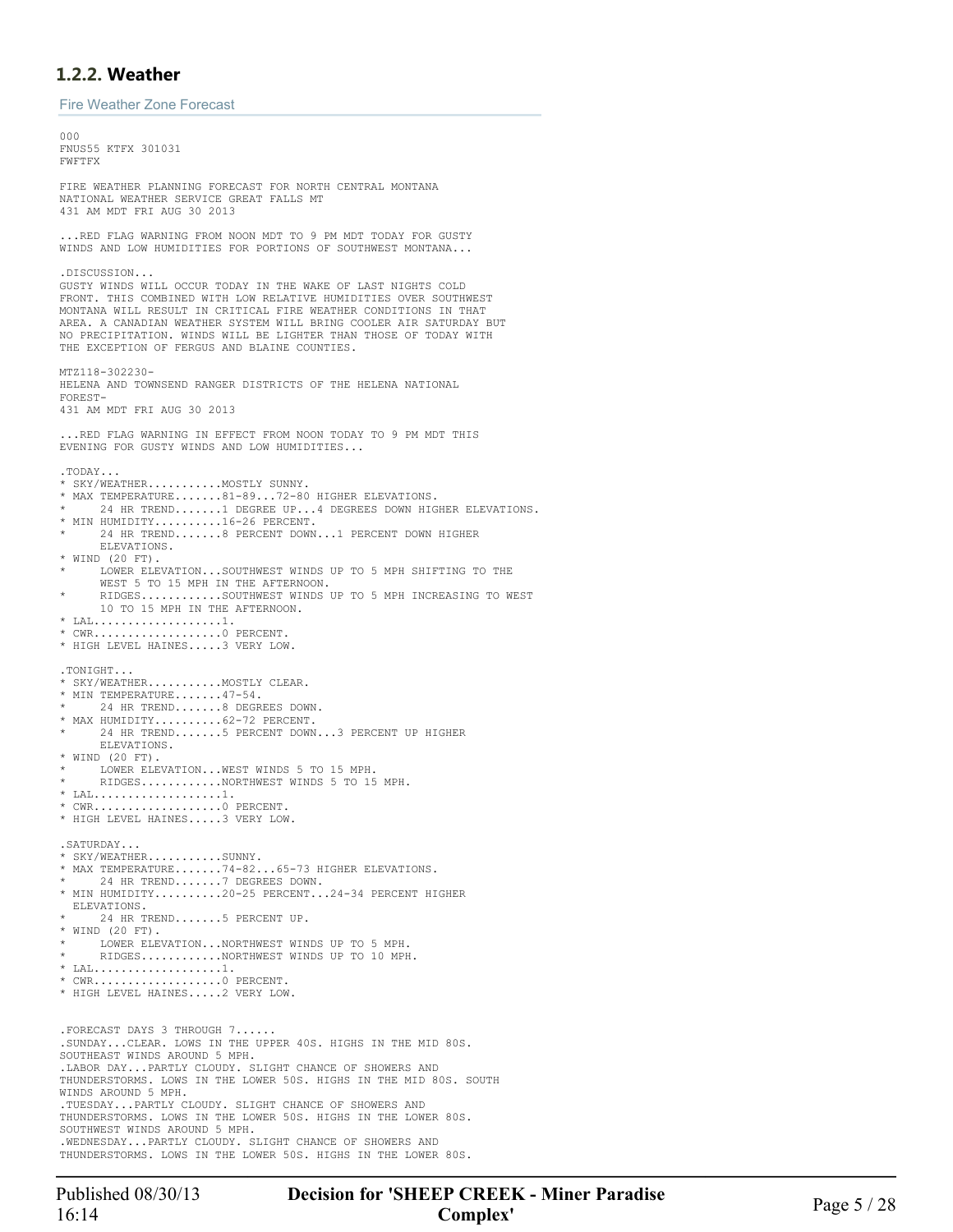.THURSDAY...PARTLY CLOUDY. SLIGHT CHANCE OF SHOWERS AND THUNDERSTORMS. LOWS IN THE LOWER 50S. HIGHS IN THE LOWER 80S.

 $$S$ 

WEATHER.GOV/GREATFALLS

000 FNUS55 KBYZ 301540 FWFBYZ

FIRE WEATHER PLANNING FORECAST FOR SCEN AND SERN MONTANA NATIONAL WEATHER SERVICE BILLINGS MT 940 AM MDT FRI AUG 30 2013

...RED FLAG WARNING IN EFFECT UNTIL 9 PM MDT THIS EVENING FOR PORTIONS OF SOUTH CENTRAL MONTANA...

.DISCUSSION... UPDATED THE FIRE ZONES THIS MORNING TO REMOVE SHOWERS AND THUNDERSTORMS. STORMS ARE NOT EXPECTED TO DEVELOP UNTIL THIS AFTERNOON AHEAD OF A COLD FRONT MOVING THROUGH THE AREA. RED FLAG WARNING FOR FIRE ZONE 123 REMAINS IN EFFECT. RICHMOND

PREVIOUS DISCUSSION...

TEMPERATURES WILL BE WELL ABOVE NORMAL ONCE AGAIN TODAY AS HIGHS REACH THE 90S OVER MOST OF THE AREA. HUMIDITIES WILL FALL INTO THE TEENS MOST LOCATIONS AS WELL. WEST WINDS WILL INCREASE OVER FIRE WEATHER ZONE 123 AND BE GUSTY NEAR RIDGE TOP LEVEL. WILL MAINTAIN RED FLAG WARNING FOR THOSE CONDITIONS. A COLD FRONT WILL PUSH THROUGH THE ENTIRE AREA TONIGHT AND PROVIDE A COOLER DAY FOR SATURDAY. NORTHWEST WINDS WILL BE GUSTY OVER THE EAST ON SATURDAY BUT HUMIDITIES SHOULD BE IN THE 20S WITH HIGHS BEING HELD IN THE LOWER 80S. TWH

MTZ123-302145- GALLATIN NATIONAL FOREST-940 AM MDT FRI AUG 30 2013

...RED FLAG WARNING IN EFFECT UNTIL 9 PM MDT THIS EVENING...

.REST OF TODAY... \* SKY/WEATHER...........MOSTLY SUNNY. \* MAX TEMPERATURE.......79-89 AT 5000 FEET...72-82 AT 7000 FEET. 24 HR TREND.........1 DEGREE WARMER. \* MIN HUMIDITY..........15-25 PERCENT AT 5000 FEET...19-29 PERCENT AT 7000 FEET. 24 HR TREND........5 PERCENT DRIER. \* WIND (20 FT) SLOPE/VALLEY.........WEST WINDS 10 TO 20 MPH. GUSTS UP TO 30 MPH IN THE AFTERNOON. RIDGETOP............. WEST 15 TO 30 MPH. \* LAL...................1...NO THUNDERSTORMS.  $\subset \texttt{WR}\dots\dots\dots\dots\dots\dots\dots\texttt{ZERO}$ . \* HAINES INDEX..........4. .TONIGHT... \* SKY/WEATHER...........PARTLY CLOUDY. ISOLATED SHOWERS AND THUNDERSTORMS IN THE EVENING. \* MIN TEMPERATURE.......46-56 AT 5000 FEET...42-52 AT 7000 FEET. 24 HR TREND.........5 DEGREES COOLER. \* MAX HUMIDITY..........64-74 PERCENT AT 5000 FEET...74-84 PERCENT AT 7000 FEET. 24 HR TREND.........5 PERCENT WETTER. \* WIND (20 FT) \* SLOPE/VALLEY.........WEST WINDS 5 TO 15 MPH. \* RIDGETOP.............NORTHWEST 10 TO 20 MPH. \* LAL...................2...1 TO 8 STRIKES/15 MIN/CELL. \* CWR...................10 PERCENT. \* HAINES INDEX..........4. .SATURDAY... \* SKY/WEATHER...........SUNNY. \* MAX TEMPERATURE.......75-84 AT 5000 FEET...65-75 AT 7000 FEET. 24 HR TREND.........6 DEGREES COOLER. \* MIN HUMIDITY..........16-25 PERCENT AT 5000 FEET...21-31 PERCENT AT 7000 FEET. 24 HR TREND.........4 PERCENT WETTER. \* WIND (20 FT) SLOPE/VALLEY........NORTHWEST WINDS 5 TO 10 MPH. RIDGETOP............. WEST 15 TO 25 MPH. \* LAL...................1...NO THUNDERSTORMS.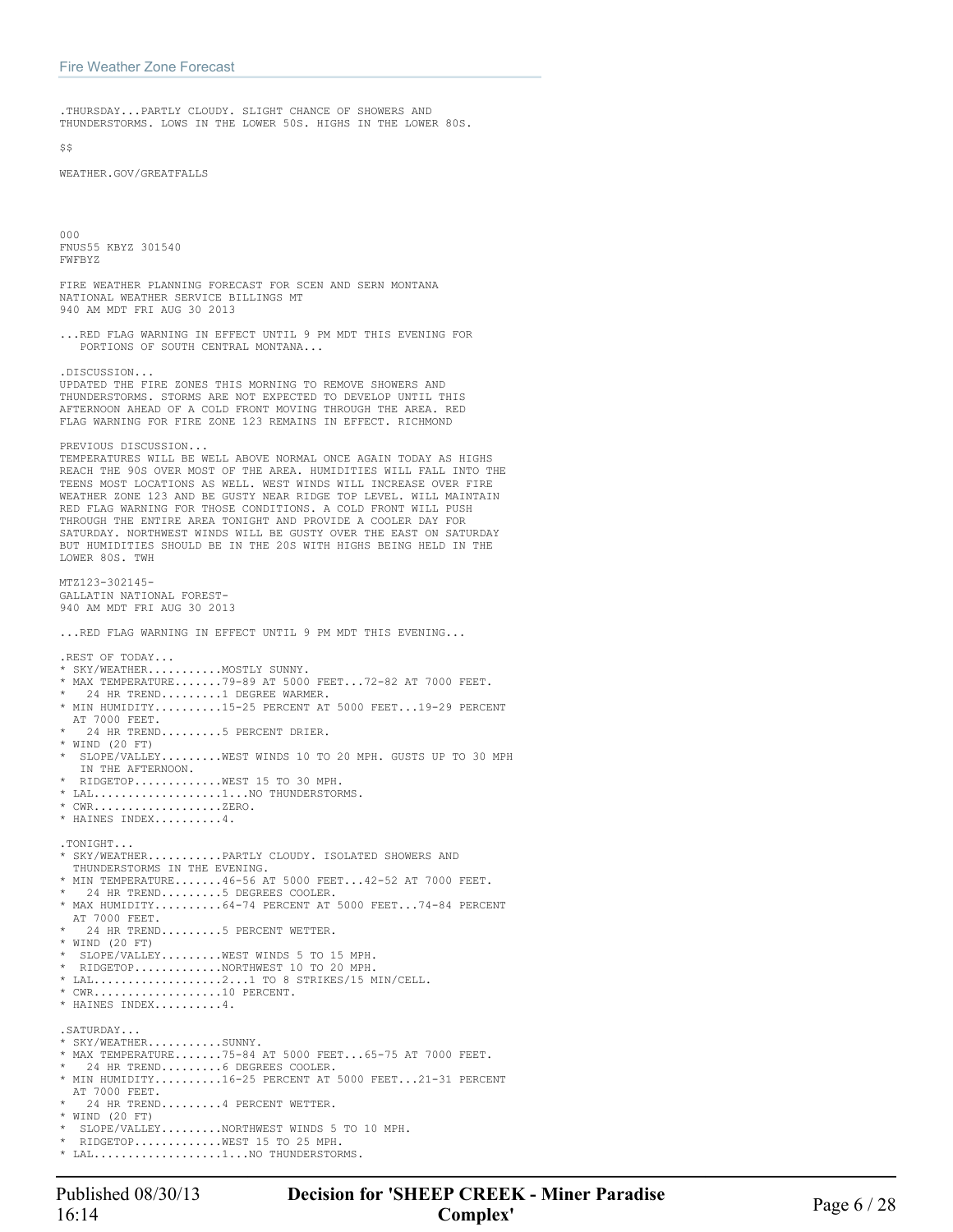\* CWR...................ZERO. \* HAINES INDEX..........2.

.FORECAST DAYS 3 THROUGH 7...... .SATURDAY NIGHT...CLEAR. LOWS 43 TO 49. EAST WINDS 5 TO 15 MPH. .SUNDAY...CLEAR. LOWS 45 TO 55. HIGHS 81 TO 90. SOUTHEAST WINDS 5 TO 10 MPH. .MONDAY...PARTLY CLOUDY. ISOLATED SHOWERS AND THUNDERSTORMS. LOWS 49 TO 59. HIGHS 82 TO 92. SOUTH WINDS 5 TO 10 MPH. .TUESDAY...PARTLY CLOUDY. ISOLATED SHOWERS AND THUNDERSTORMS. LOWS 49 TO 59. HIGHS 82 TO 92. SOUTHWEST WINDS 5 TO 10 MPH. .WEDNESDAY...MOSTLY CLOUDY. SCATTERED SHOWERS AND THUNDERSTORMS. LOWS 49 TO 59. HIGHS 78 TO 88. .THURSDAY...MOSTLY SUNNY. ISOLATED SHOWERS AND THUNDERSTORMS. HIGHS 79 TO 89.

 $$S$ 

WEATHER.GOV/BILLINGS

000 FNUS55 KRIW 300822 FWFRIW

FIRE WEATHER PLANNING FORECAST FOR WESTERN AND CENTRAL WYOMING NATIONAL WEATHER SERVICE RIVERTON WY 222 AM MDT FRI AUG 30 2013

.DISCUSSION...

.YELLOWSTONE NP AND TETON DISPATCH AREAS (INCLUDES FIRE WEATHER ZONES 140...414...415...AND 416)...

A FINAL COMBINATION OF UPPER LEVEL DISTURBANCES WILL BRUSH OVER THE DISPATCH ZONES THIS AFTERNOON AND EVENING...KEEPING CHANCES FOR ISOLATED TO WIDELY SCATTERED SHOWERS AND THUNDERSTORMS THROUGH THE EVENING IN MOST ZONES. HIGH TEMPERATURES WILL BE ON PAR WITH THOSE ON THURSDAY. WINDS WILL RUN OUT OF THE WEST TO SOUTHWEST TODAY AND BE QUITE GUSTY AT TIMES THIS AFTERNOON AND EVENING...WITH GUSTS RANGING BETWEEN 20 AND 25 MPH. ADDITIONALLY...QUICK MOVING THUNDERSTORMS COULD CAUSE WINDS TO GUST AS HIGH AS 35 TO 50 MPH FOR BRIEF PERIODS. ALSO...SMALL HAIL LESS THAN A QUARTER OF AN INCH WILL ALSO POSSIBLE AGAIN TODAY. SATURDAY...HIGH TEMPERATURES WILL DROP SOME 5 TO 8 DEGREES OVER THOSE ON FRIDAY WHILE MINIMUM RH VALUES WILL ALSO DROP 5 TO 10 PERCENT. WINDS WILL NOT BE QUITE AS STRONG ON SATURDAY...EXCEPT NEAR RIDGE TOPS...BUT WILL STILL BE ABLE TO GUST TO NEAR 20 MPH AT TIMES...HIGHER ACROSS RIDGE-LINES. NO PRECIPITATION IS EXPECTED THROUGH THE WEEKEND.

...RAWLINS DISPATCH AREA (INCLUDES FIRE WEATHER ZONES 277...278... AND 279)...

A FINAL COMBINATION OF UPPER LEVEL DISTURBANCES WILL BRUSH OVER THE DISPATCH ZONES THIS AFTERNOON AND EVENING...KEEPING CHANCES FOR ISOLATED TO WIDELY SCATTERED SHOWERS AND THUNDERSTORMS THROUGH THE EVENING IN MOST ZONES. HIGH TEMPERATURES WILL BE ON PAR WITH THOSE ON THURSDAY. WINDS WILL RUN OUT OF THE WEST TO SOUTHWEST TODAY AND BE QUITE GUSTY AT TIMES THIS AFTERNOON AND EVENING...WITH GUSTS RANGING BETWEEN TO AROUND 20 MPH. ADDITIONALLY...RATHER QUICK MOVING THUNDERSTORMS COULD CAUSE WINDS TO GUST AS HIGH AS 30 TO 40 MPH FOR BRIEF PERIODS. SATURDAY...HIGH TEMPERATURES WILL DROP SOME 5 DEGREES OVER THOSE ON FRIDAY WHILE MINIMUM RH VALUES REMAIN THE ABOUT THE SAME ACROSS ZONE 279...WHILE DROPPING SOME 5 TO 10 PERCENT OVER ZONES 277 AND 278. WINDS WILL TEND OUT OF THE WEST AND RUN A COUPLE OF MPH FASTER...GUSTING TO AROUND 20 MPH AT TIMES...HIGHER ACROSS ANY RIDGE-LINES. EXCEPT FOR AREAS IN ZONE 279 NEAR THE COLORADO BORDER ON SATURDAY...NO PRECIPITATION IS EXPECTED THROUGH THE WEEKEND.

...CODY DISPATCH AREA (INCLUDES FIRE WEATHER ZONES 275...276...282...283...285...286...287...288...AND 289)...

A FINAL COMBINATION OF UPPER LEVEL DISTURBANCES WILL BRUSH OVER THE DISPATCH ZONES THIS AFTERNOON AND EVENING...KEEPING CHANCES FOR ISOLATED TO WIDELY SCATTERED SHOWERS AND THUNDERSTORMS THROUGH THE EVENING IN MOST ZONES. HIGH TEMPERATURES WILL BE ON PAR WITH THOSE ON THURSDAY. WINDS WILL RUN OUT OF THE WEST TO NORTHWEST TODAY AND BE QUITE GUSTY AT TIMES THIS AFTERNOON AND EVENING...WITH GUSTS RANGING BETWEEN 20 AND 25 MPH IN ZONES 276 AND 286. ADDITIONALLY...QUICK MOVING THUNDERSTORMS COULD CAUSE WINDS TO GUST AS HIGH AS 35 TO 50 MPH FOR BRIEF PERIODS. ALSO...SMALL HAIL LESS THAN A QUARTER OF AN INCH WILL ALSO POSSIBLE AGAIN TODAY IN AND NEAR THE MOUNTAINS. SATURDAY...HIGH TEMPERATURES WILL DROP SOME 6 TO 12 DEGREES OVER THOSE ON FRIDAY WHILE MINIMUM RH VALUES RISE 5 PERCENT

Published 08/30/13 **Decision for 'SHEEP CREEK - Miner Paradise**<br>16:14 **Page 7 / 28 Complex'**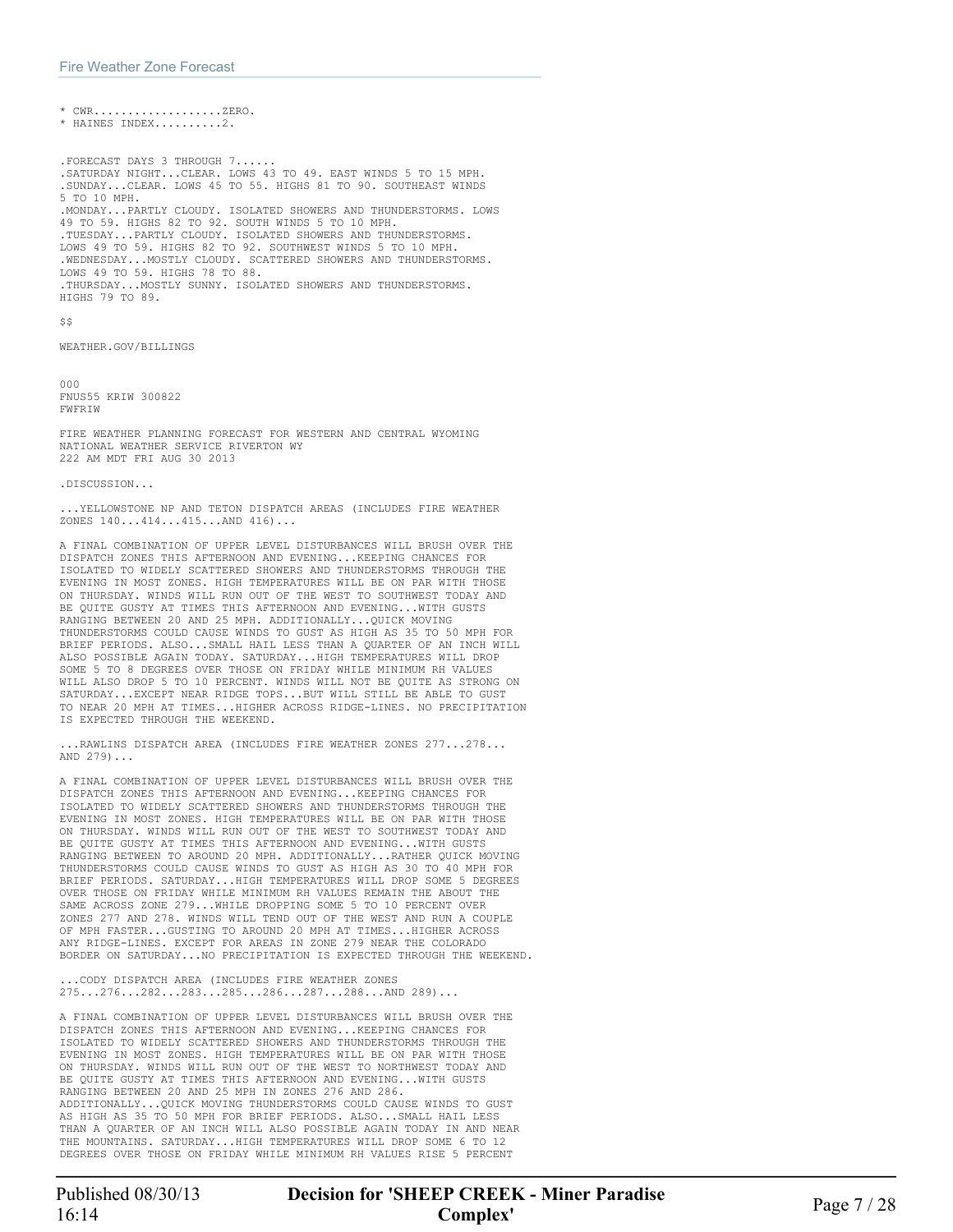WYZ140-302215-

ACROSS THE BASIN ZONES...BUT DROP SOME 10 TO 15 PERCENT IN THE WESTERN MOUNTAINS. WINDS WILL NOT BE AS STRONG ON SATURDAY...EXCEPT NEAR RIDGE TOPS...BUT WILL STILL BE ABLE TO GUST TO NEAR 20 MPH ACROSS THE HIGHER ELEVATIONS. NO PRECIPITATION IS EXPECTED THROUGH THE WEEKEND.

...CASPER DISPATCH AREA (INCLUDES FIRE WEATHER ZONES 280...281... 285...289...AND 300)...

A FINAL COMBINATION OF UPPER LEVEL DISTURBANCES WILL BRUSH OVER THE DISPATCH ZONES THIS AFTERNOON AND EVENING...KEEPING CHANCES FOR ISOLATED TO WIDELY SCATTERED SHOWERS AND THUNDERSTORMS THROUGH THE EVENING IN MOST ZONES. HIGH TEMPERATURES WILL BE ON PAR WITH THOSE ON THURSDAY. WINDS WILL RUN OUT OF THE WEST TO NORTHWEST TODAY AND BE QUITE GUSTY AT TIMES THIS AFTERNOON AND EVENING...WITH GUSTS RANGING BETWEEN 20 AND 25 MPH. ADDITIONALLY...THUNDERSTORMS COULD CAUSE WINDS TO GUST AS HIGH AS 30 TO 40 MPH FOR BRIEF PERIODS. SATURDAY...HIGH TEMPERATURES WILL DROP SOME 5 TO 15 DEGREES OVER THOSE ON FRIDAY WHILE MINIMUM RH VALUES RISE 5 TO 10 PERCENT. WINDS WILL TEND OUT OF THE NORTH TO NORTHEAST AND RUN A FEW MPH FASTER...GUSTING TO 25 MPH AT TIMES...ESPECIALLY IN ZONES 280 AND 281. NO PRECIPITATION IS EXPECTED THROUGH THE WEEKEND.

...THUNDERSTORMS IMPLY STRONG GUSTY AND ERRATIC WINDS... ...HAINES INDEX IS HIGH LEVEL HAINES BOTH DAY AND NIGHT...

YELLOWSTONE NATIONAL PARK-INCLUDING...LAKE...MAMMOTH...OLD FAITHFUL 222 AM MDT FRI AUG 30 2013 .TODAY... SKY/WEATHER.........MOSTLY SUNNY UNTIL 1200...THEN PARTLY CLOUDY. ISOLATED SHOWERS AND THUNDERSTORMS AFTER 1200. SOME THUNDERSTORMS MAY PRODUCE GUSTY WINDS AND SMALL HAIL AFTER 1200. MAX TEMPERATURE.....76-81. 24 HR TREND......UNCHANGED. MIN HUMIDITY........26-32 PERCENT. 24 HR TREND......3 PERCENT DRIER. 20-FOOT WINDS.......SOUTHWEST WINDS 10 TO 15 MPH WITH HIGHER GUSTS UNTIL 1200...THEN AROUND 20 MPH WITH GUSTS TO AROUND 25 MPH. RIDGE TOP WINDS.....SOUTHWEST 15 TO 20 MPH. LAL.................1 UNTIL 1200...THEN 3. CHC OF WETTING RAIN.ZERO PERCENT UNTIL 1200...THEN 15 PERCENT. TRANSPORT WINDS.....SOUTHWEST 15 TO 20 MPH UNTIL 1200...THEN AROUND 25 MPH. MIXING HEIGHT.......2500-5000 FT AGL UNTIL 1200...THEN 6000-8500 FT AGL. SMOKE DISPERSAL.....GOOD (62000-82000 KNOT-FT) UNTIL 1200...THEN VERY GOOD TO EXCELLENT (136000-156000 KNOT-FT). HAINES INDEX........3 OR VERY LOW POTENTIAL FOR LARGE PLUME DOMINATED FIRE GROWTH. .TONIGHT... SKY/WEATHER.........PARTLY CLOUDY. ISOLATED SHOWERS AND THUNDERSTORMS. SOME THUNDERSTORMS MAY PRODUCE GUSTY WINDS. MIN TEMPERATURE.....41-46. 24 HR TREND......UNCHANGED. MAX HUMIDITY........58-64 PERCENT. 24 HR TREND......18 PERCENT DRIER. HUMIDITY RECOVERY...GOOD. 20-FOOT WINDS.......SOUTHWEST WINDS 10 TO 15 MPH WITH GUSTS TO AROUND 25 MPH UNTIL 0300...THEN DOWNSLOPE/DOWNVALLEY 4-7 MPH. RIDGE TOP WINDS.....SOUTHWEST 15 TO 20 MPH UNTIL 0300...THEN AROUND 10 MPH. LAL.................3 UNTIL 2400...THEN 2. CHC OF WETTING RAIN.15 PERCENT UNTIL 2400...THEN 5 PERCENT. TRANSPORT WINDS.....SOUTHWEST 15 TO 20 MPH. MIXING HEIGHT.......4000-6500 FT AGL UNTIL 2400...THEN 1000-2000 FT AGL. SMOKE DISPERSAL.....GOOD TO VERY GOOD (90000-110000 KNOT-FT) UNTIL 2400...THEN POOR (10000-30000 KNOT-FT). HAINES INDEX........4 OR LOW POTENTIAL FOR LARGE PLUME DOMINATED FIRE GROWTH. .SATURDAY... SKY/WEATHER.........PARTLY CLOUDY UNTIL 1200...THEN MOSTLY SUNNY. MAX TEMPERATURE.....70-75. 24 HR TREND......6 DEGREES COOLER. MIN HUMIDITY........20-26 PERCENT. 24 HR TREND......6 PERCENT DRIER.

Published 08/30/13 **Decision for 'SHEEP CREEK - Miner Paradise**<br>16:14 **Page 8 / 28 Complex'**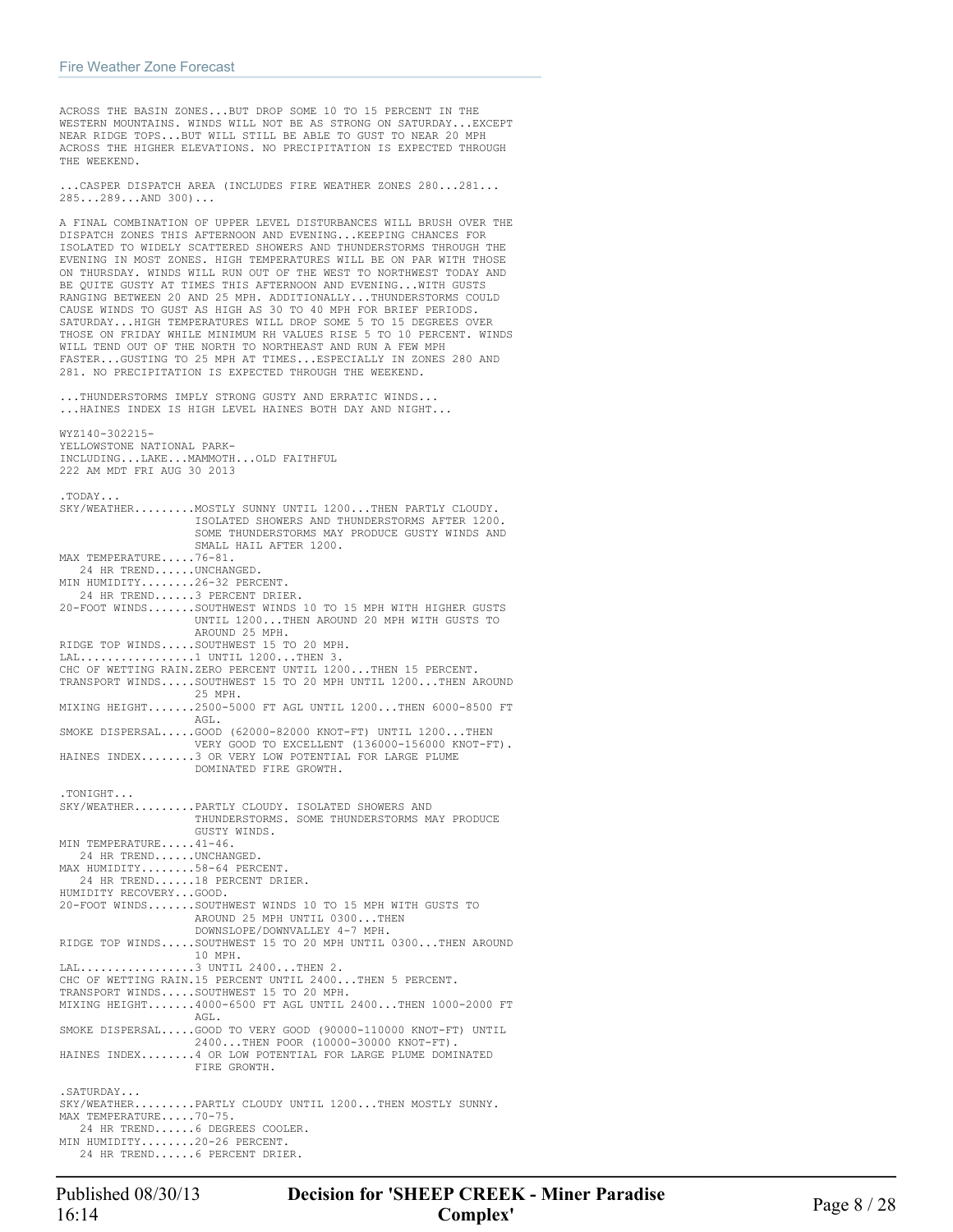| 20-FOOT WINDSUPSLOPE/UPVALLEY 5-9 MPH UNTIL 1200THEN WEST<br>AROUND 15 MPH WITH HIGHER GUSTS.                                                                       |
|---------------------------------------------------------------------------------------------------------------------------------------------------------------------|
| RIDGE TOP WINDSWEST 10 TO 15 MPH UNTIL 1500THEN AROUND 20<br>MPH.                                                                                                   |
|                                                                                                                                                                     |
| CHC OF WETTING RAIN.ZERO PERCENT.                                                                                                                                   |
| TRANSPORT WINDSWEST 15 TO 20 MPH.                                                                                                                                   |
| MIXING HEIGHT1500-4000 FT AGL UNTIL 1200THEN 4500-7000 FT<br>AGL.                                                                                                   |
| SMOKE DISPERSALPOOR TO FAIR (24000-44000 KNOT-FT) UNTIL<br>1200THEN GOOD TO VERY GOOD (80000-100000<br>$KNOT-FT)$ .                                                 |
| HAINES INDEX4 OR LOW POTENTIAL FOR LARGE PLUME DOMINATED<br>FIRE GROWTH.                                                                                            |
|                                                                                                                                                                     |
| . FORECAST DAYS 3 THROUGH 7                                                                                                                                         |
| .SATURDAY NIGHTCLEAR. LOWS IN THE UPPER 30S. WINDS GENERALLY LESS<br>THAN 10 MPH.                                                                                   |
| . SUNDAY CLEAR. LOWS IN THE LOWER 40S. HIGHS IN THE MID 70S. WINDS<br>GENERALLY LESS THAN 10 MPH.                                                                   |
| .IABOR DAYPARTIY CLOUDY, ISOLATED SHOWERS AND THUNDERSTORMS, LOWS                                                                                                   |
| IN THE MID 40S. HIGHS IN THE LOWER 70S. WINDS GENERALLY LESS THAN                                                                                                   |
| 10 MPH.<br>.TUESDAYPARTLY CLOUDY WITH SCATTERED SHOWERS AND ISOLATED<br>THUNDERSTORMS. LOWS IN THE UPPER 40S. HIGHS AROUND 70. WINDS<br>GENERALLY LESS THAN 10 MPH. |

 $$S$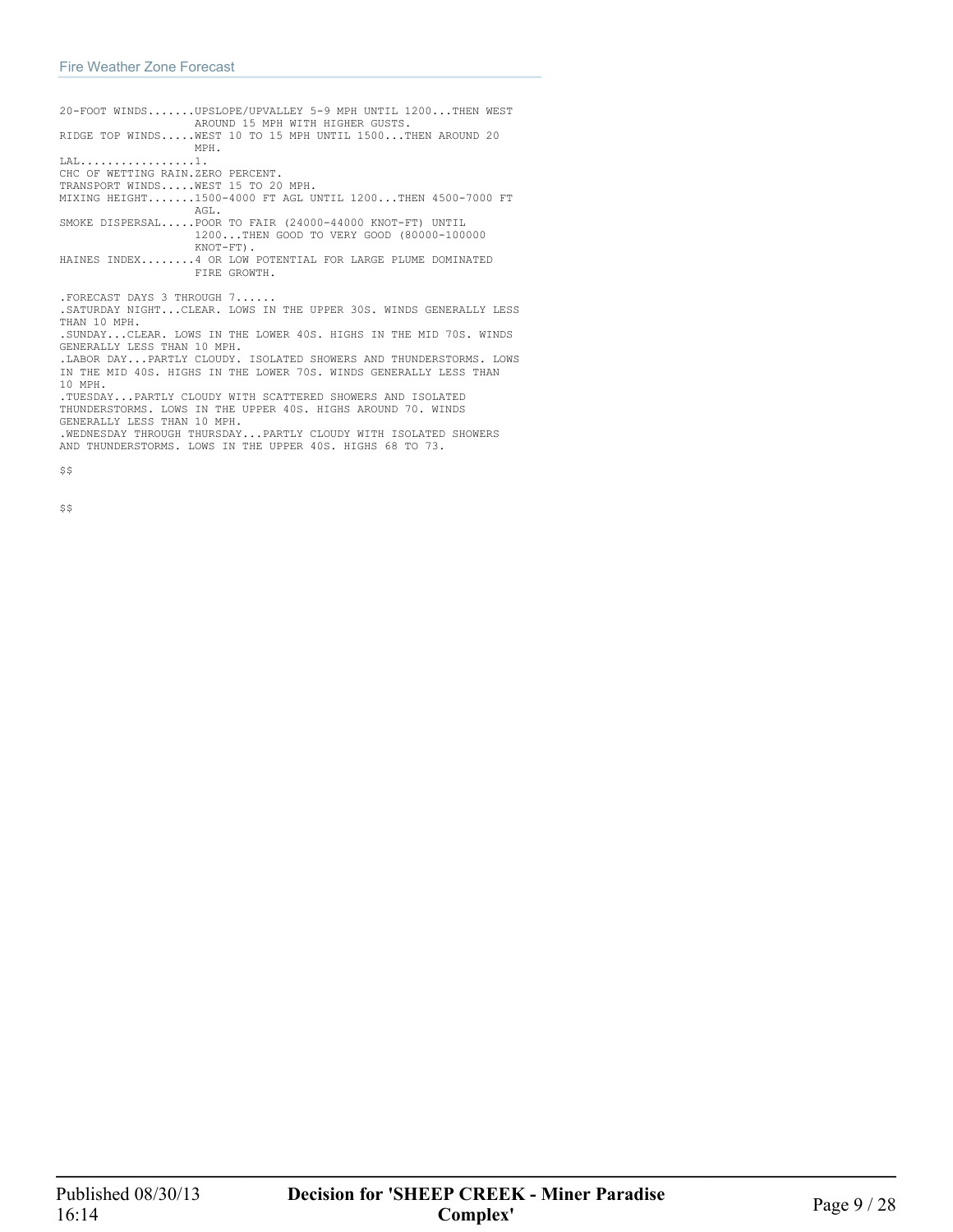## <span id="page-9-0"></span>**1.2.3. Values**

| <b>NAME</b>                         | VALUE                                       |
|-------------------------------------|---------------------------------------------|
| Planning Area Name 08/18/2013 18:27 |                                             |
| Incident Name                       | <b>SHEEP CREEK - Miner Paradise Complex</b> |
| <b>Planning Area Size</b>           | 763,010 acres                               |

Values Inventory

| Category                                                             | Value            | Data Source                                | Currency   | Coverage                        |
|----------------------------------------------------------------------|------------------|--------------------------------------------|------------|---------------------------------|
| <b>BLM Buildings</b>                                                 |                  | GeoCommunicator / Other Sources            | 07/21/2010 | <b>BLM Lands</b>                |
| BLM Oil / Gas Leases                                                 | 29,418<br>acres  | <b>BLM/NOC</b>                             | 06/04/2012 | <b>Western United States</b>    |
| <b>BLM Range Allotments</b>                                          | 10.472<br>acres  | BLM State offices (compiled by<br>BLM NOC) | 06/26/2012 | <b>Western United States</b>    |
| Building Clusters: Gallatin, MT                                      | 516              | US Counties / FGDC Cadastral<br>Subcomm.   |            | Available counties              |
| Building Clusters: Park, MT                                          | 2,687            | US Counties / FGDC Cadastral<br>Subcomm.   |            | Available counties              |
| Building Clusters: Park, WY                                          | no data          | US Counties / FGDC Cadastral<br>Subcomm.   |            | Available counties              |
| Campgrounds                                                          | 13               | BLM (NOC) and USFS (NIFC)                  | 02/28/2013 | National (BLM and<br>USFS only) |
| Class 1 Airsheds                                                     | 57,685<br>acres  | NPS Air Resources Division                 | Various    | National                        |
| <b>Communication Towers</b>                                          | 113              | <b>FCC</b>                                 | 06/14/2012 | National                        |
| County: Gallatin, MT                                                 | 139,215<br>acres | HSIP 2011, US Census Bureau<br>TIGER data  | 07/01/2010 | National                        |
| County: Park, MT                                                     | 623,688<br>acres | HSIP 2011, US Census Bureau<br>TIGER data  | 07/01/2010 | National                        |
| County: Park, WY                                                     | 153 acres        | HSIP 2011, US Census Bureau<br>TIGER data  | 07/01/2010 | National                        |
| <b>Electric Power Plants</b>                                         | $\mathbf{1}$     | <b>HSIP</b>                                | 11/2011    | National                        |
| <b>Electric Sub Stations</b>                                         | 12               | <b>HSIP</b>                                | 11/2011    | National                        |
| <b>Electric Transmission Lines</b>                                   | 130.8 miles      | <b>HSIP</b>                                | 11/2011    | National                        |
| Est Ground Evac Time: 1-2 Hrs                                        | 145,674<br>acres | National Park Service NIFC                 | 11/01/2012 | <b>CONUS</b>                    |
| Est Ground Evac Time: 2-4 Hrs                                        | 165,679<br>acres | National Park Service NIFC                 | 11/01/2012 | <b>CONUS</b>                    |
| Est Ground Evac Time: 4-6 Hrs                                        | 113,918<br>acres | National Park Service NIFC                 | 11/01/2012 | <b>CONUS</b>                    |
| Est Ground Evac Time: 6+ Hrs                                         | 144,577<br>acres | National Park Service NIFC                 | 11/01/2012 | <b>CONUS</b>                    |
| Habitat: Canada Lynx                                                 | 520,141<br>acres | <b>FWS Geospatial Services</b>             | 01/2013    | National                        |
| IRA: Chico Peak IRA                                                  | 11,053<br>acres  | Various                                    |            | National                        |
| IRA: Gallatin Fringe IRA                                             | 108,340<br>acres | Various                                    |            | National                        |
| IRA: Hyalite-Porcupine-Buffalo Horn<br>Wilderness Study Area WSA IRA | 34,348<br>acres  | Various                                    |            | National                        |
| IRA: North Absaroka IRA                                              | 56,225<br>acres  | Various                                    |            | National                        |
| Jurisdictional Agency: BLM                                           | 6,045 acres      | Various                                    | 08/08/2011 | National                        |
| Jurisdictional Agency: NPS                                           | 58,629<br>acres  | Various                                    | 08/08/2011 | National                        |
| Jurisdictional Agency: USFS                                          | 411,126<br>acres | Various                                    | 08/08/2011 | National                        |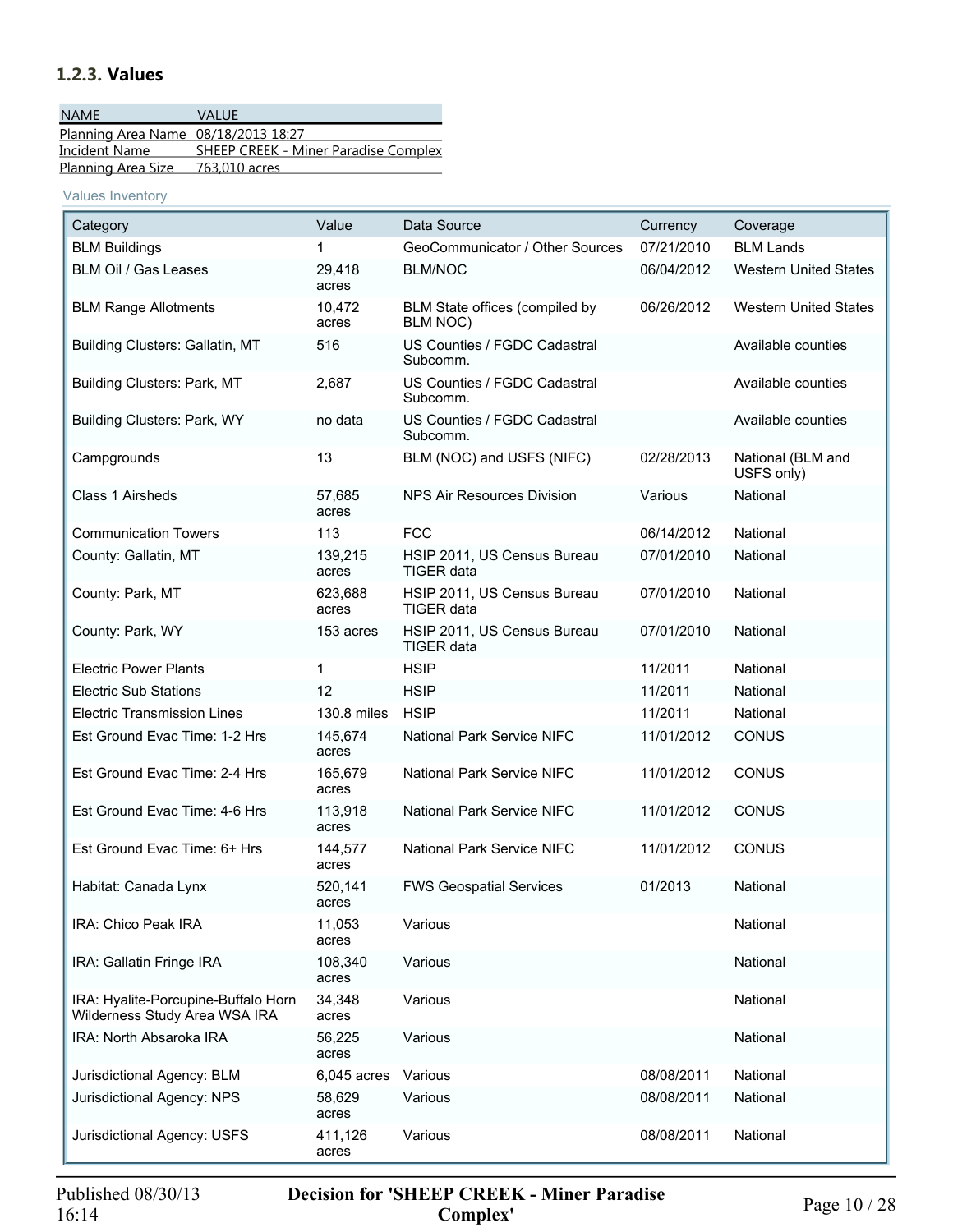Values Inventory

| Category                                     | Value            | Data Source       | Currency                 | Coverage                         |
|----------------------------------------------|------------------|-------------------|--------------------------|----------------------------------|
| NPS Buildings                                | 55               | <b>NPS - FMSS</b> | 03/12/2013               | National                         |
| <b>Natl Recreation Trails</b>                | 0.3 miles        | Various           | varies by<br>data source | National                         |
| Oil and Gas Pipelines                        | 1.1 miles        | <b>HSIP</b>       | 11/2011                  | National                         |
| Other Areas: Wheeler Ridge ERNA              | 642 acres        | Various           | varies by<br>data source | National                         |
| Responsible Agency: C&L                      | 200,868<br>acres | Various           | 08/24/2012               | AK, CA, ID, MT, NM,<br>MN.       |
| Responsible Agency: NPS                      | 58,535<br>acres  | Various           | 08/24/2012               | AK, CA, ID, MT, NM,<br>MN.       |
| Responsible Agency: State                    | 1 acres          | Various           | 08/24/2012               | AK, CA, ID, MT, NM,<br><b>MN</b> |
| Responsible Agency: USFS                     | 500,711<br>acres | Various           | 08/24/2012               | AK, CA, ID, MT, NM,<br>MN.       |
| Roads                                        | 92.7 miles       | <b>NAVTEQ</b>     | 07/01/2011               | National                         |
| <b>USFS Buildings</b>                        | 39               | USFS-INFRA        | 03/14/2013               | National                         |
| WYYNP - Infrastructure / West<br>Comm Twrs   | 22               | <b>WYYNP</b>      |                          | Unit                             |
| Wilderness: Absaroka-Beartooth<br>Wilderness | 94,197<br>acres  | Various           | 04/23/2013               | National                         |

#### Coverage of Values Queried that Produced No Results

BLM Horse and Burro (OR, ID, MT, CA, NV, UT, WY, CO, AZ, NM), Mines (National), NRA (National), Natl Historic Trails (National), Natl Scenic Byways (National), Natl Scenic Trails (National), Ozone Non-Attainment (National), Particulates Non-Attainment (National), Sage Grouse Habitat (Western United States), TNC Lands (National), USFWS Trails (National), WSA (National)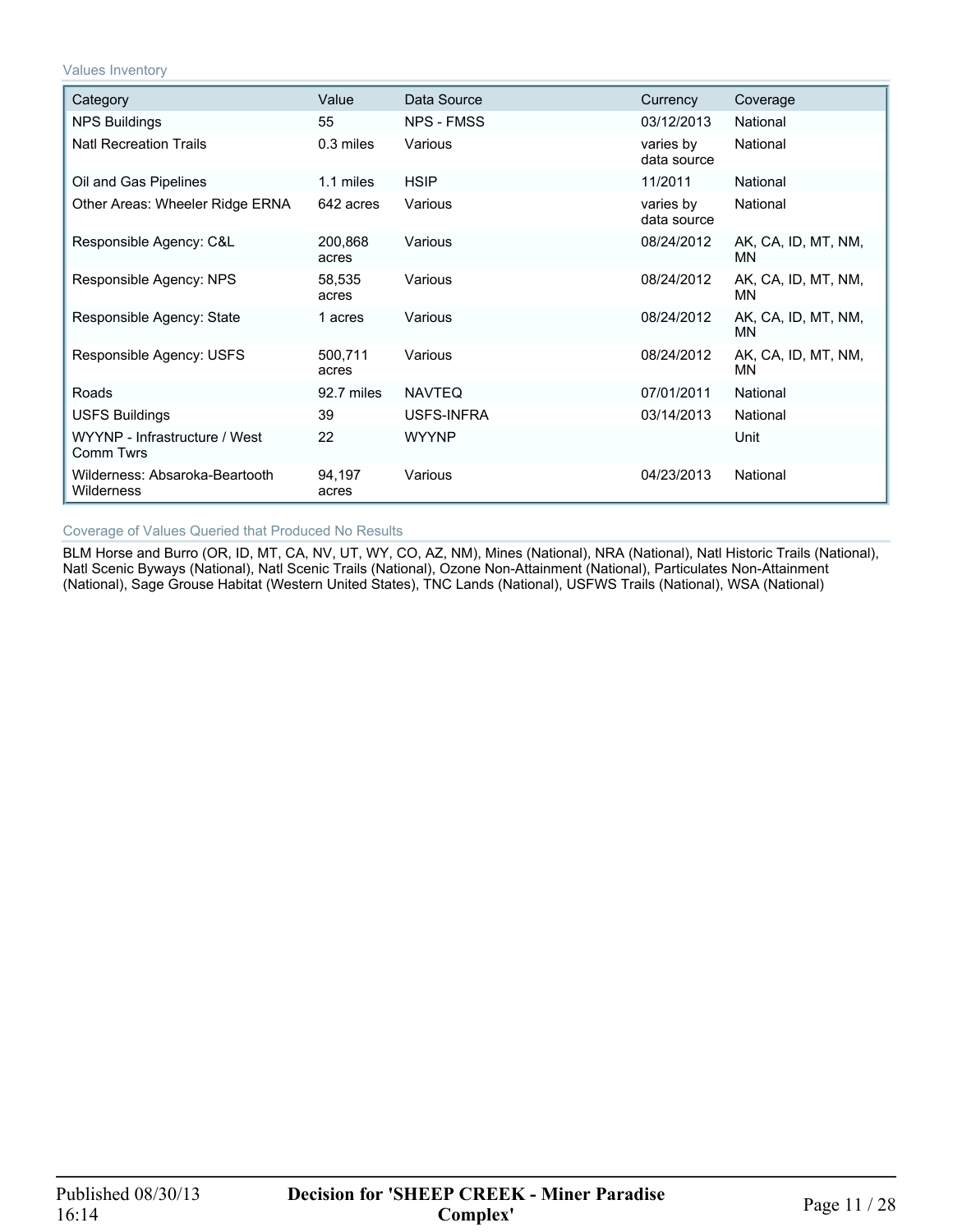## <span id="page-11-0"></span>**1.3. Objectives**

Incident FMU/Strategic Objective Code List

| Unit         | FMU/Strat Obj Code                              | Acres   |
|--------------|-------------------------------------------------|---------|
| I MTBUD I    | Yellowstone - C Polygon                         | 5,916   |
|              | MTGNF FMU 1 - Emphazise Full Perimeter Control  | 175,713 |
|              | MTGNF FMU 2 - Mixed Strategy Options            | 213,260 |
|              | MTGNF FMU 3 - Emphasize Full Management Options | 93.571  |
| <b>WYYNP</b> | Parkwide                                        | 58,572  |

#### Spatial Fire Planning Inventory

| Category                         | Value     | Data Source                                                                                                 | Currency Coverage |
|----------------------------------|-----------|-------------------------------------------------------------------------------------------------------------|-------------------|
|                                  |           | Aquatic Retardant Avoidance 60,916 acres USFS Enterprise Data Warehouse 5/6/2013 National (USFS Units only) |                   |
| <sup>1</sup> Retardant Avoidance | 751 acres | USFS Enterprise Data Warehouse 5/6/2013 National (USFS Units only)                                          |                   |

#### Incident Objective List

Г

| Activated  | Incident Objective                                                                                                                                                                                                                                                                                                                                                                                   |
|------------|------------------------------------------------------------------------------------------------------------------------------------------------------------------------------------------------------------------------------------------------------------------------------------------------------------------------------------------------------------------------------------------------------|
| 08/18/2013 | Emigrant - Management Area 17 are grasslands or nonproductive forestlands on slopes less than 40 percent that<br>are suitable for livestock grazing and contain important big game habitat. They contain some of the most productive<br>and heavily used portions of range allotments.                                                                                                               |
|            | <b>Management Goals:</b>                                                                                                                                                                                                                                                                                                                                                                             |
|            | 1. Maintain or improve vegetative conditions and forage production for livestock use.                                                                                                                                                                                                                                                                                                                |
| 08/18/2013 | Sheep - Management Area 14 consists of big game winter ranges located in either open grasslands or a mosaic of<br>grasslands and forested habitats.                                                                                                                                                                                                                                                  |
|            | <b>Management Goals:</b>                                                                                                                                                                                                                                                                                                                                                                             |
|            | 1. Maintain and/or enhance big game habitat.<br>2. Meet grizzly bear mortality reduction goals as established by the Interagency Grizzly Bear Committee.<br>3. Provide forage for livestock consistent with goal 1.                                                                                                                                                                                  |
| 08/18/2013 | North Eightmile - Management Area 11 consists of forested big game habitat, and also allow timber harvesting.<br>Maintain elk habitat effectiveness following timber harvest.                                                                                                                                                                                                                        |
|            | <b>Management Goals:</b>                                                                                                                                                                                                                                                                                                                                                                             |
|            | 1. Base vegetative management on vegetative characteristics needed for featured wildlife species.<br>2. Allow for a level of timber harvest consistent with goals 1 and 2.<br>3. Meet State water quality standards and maintain stream stability.                                                                                                                                                   |
| 08/18/2013 | North Eightmile - Management Area 3 consists of non-forested, noncommercial forest, and forested areas which are<br>unsuitable for timber production. They generally do not have roads passing through them. Topographic constraints<br>and poor accessibility characterize these areas.                                                                                                             |
|            | <b>Management Goals:</b>                                                                                                                                                                                                                                                                                                                                                                             |
|            | 1. Managed essentially in their present condition to protect existing improvements and resources, with minimal<br>investment for resource activities.                                                                                                                                                                                                                                                |
| 08/18/2013 | Emigrant - Management Area 4 includes the Gallatin NF portion of the Absaroka-Beartooth and the Lee Metcalf<br>Wilderness, plus the Lionhead and Republic Mountain recommended wilderness. Occupied Grizzly bear habitat is<br>present in much of these areas.                                                                                                                                       |
|            | Management Goals:                                                                                                                                                                                                                                                                                                                                                                                    |
|            | 1. Manage existing wilderness in accordance with the Wilderness Act of 1964, Forest Service Manual direction<br>and site specific direction.<br>2. Manage recommended wilderness to protect the wilderness characteristics and to allow existing uses pending<br>congressional action on their classification.<br>3. Manage activities within Grizzly bear habitat for recovery of the Grizzly bear. |
|            | Fire Management:                                                                                                                                                                                                                                                                                                                                                                                     |
|            | 1. One or more fire management strategies may be considered and implemented for any unplanned wildland fire to<br>achieve a variety of resource management objectives, while minimizing negative effects to life, investments and<br>valuable resources (Amendment 2011).                                                                                                                            |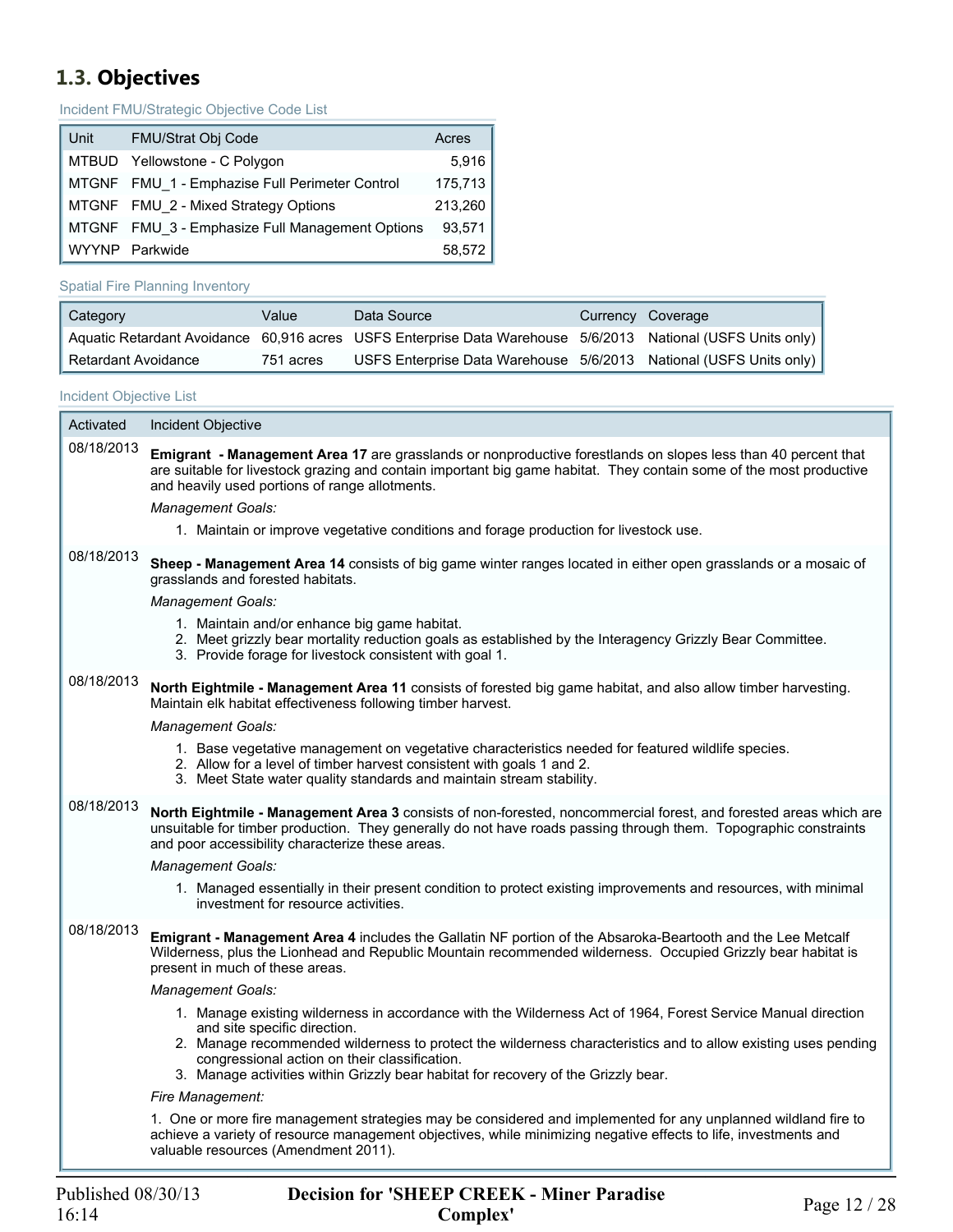$\sim$ 

| Activated  | Incident Objective                                                                                                                                                                                                                                                                                                                       |
|------------|------------------------------------------------------------------------------------------------------------------------------------------------------------------------------------------------------------------------------------------------------------------------------------------------------------------------------------------|
|            | 2. Forest Service Manual 2324.2 (Managing Fire in Wilderness Areas):                                                                                                                                                                                                                                                                     |
|            | • Permit fire to play, as nearly as possible, its natural ecological role on the landscape.<br>• Reduce, to an acceptable level, the risks and consequences of wildfire within wilderness or escaping from<br>wilderness.                                                                                                                |
|            | • Allow fire to move into and out of wilderness boundaries as necessary based on the historic burning patterns,<br>ecological health, impacts to abiotic and biotic components of the wilderness.                                                                                                                                        |
| 08/18/2013 | Emigrant (& Sheep) - Management Area 13 consists of forested, occupied grizzly bear habitat.                                                                                                                                                                                                                                             |
|            | <b>Management Goals:</b>                                                                                                                                                                                                                                                                                                                 |
|            | 1. Manage vegetation to provide habitat necessary to recover the grizzly bear.<br>2. Meet grizzly bear mortality reduction goals as established by the Interagency Grizzly Bear Committee.<br>3. Allow a level of timber harvest compatible with goal 1.<br>4. Meet State water quality standards and maintain stream channel stability. |
| 08/18/2013 | Sheep & Emigrant - Management Area 15 consists of open grasslands or a mosaic of grasslands or steep rocky<br>slopes interspersed with timber which are located in occupied grizzly bear habitat and provide for dispersed recreation<br>and livestock use.                                                                              |
|            | <b>Management Goals:</b>                                                                                                                                                                                                                                                                                                                 |
|            | 1. Meet grizzly bear mortality reduction goals as established by the Interagency Grizzly Bear Committee.<br>2. Manage vegetation to provide habitat necessary to recover the grizzly bear.<br>3. Provide forage for livestock consistent with goal 1.<br>4. Provide for a variety of dispersed recreation opportunities.                 |
| 08/18/2013 | North Eightmile & Horsetail - Management Area 12 provide important habitat for summer or winter wildlife use in a<br>variety of terrain and vegetative types.                                                                                                                                                                            |
|            | <b>Management Goals:</b>                                                                                                                                                                                                                                                                                                                 |
|            | 1. Maintain and improve the vegetative condition to provide habitat for a diversity of wildlife species.<br>2. Provide for a variety of dispersed recreation opportunities.<br>3. Provide forage for livestock consistent with goal 1.                                                                                                   |
| 08/18/2013 | Horsetail & North Eightmile - Management Area 18 is comprised of the high mountain peaks and valleys in the<br>Northern portion of the Hyalite-Porcupine-Buffalo Horn Study Area.                                                                                                                                                        |
|            | <b>Management Goals:</b>                                                                                                                                                                                                                                                                                                                 |
|            | 1. Emphasize dispersed recreation use and protect scenic qualities.<br>2. Maintain and enhance Big Horn sheep habitat.                                                                                                                                                                                                                   |
|            | 08/18/2013 Sheep Creek - Minimize impact to private land in the Tom Miner Basin. To include the Grizzly Creek Ranch and the B<br>Bar Ranch.                                                                                                                                                                                              |
|            | 08/18/2013 North Eightmile & Horsetail - Protect the municipal watersheds of Hyalite and Bozeman Creek from extensive and<br>high severity wildfire.                                                                                                                                                                                     |
|            | 08/18/2013 Minimize impacts to traffic and provide for public safety along the Highway 89 travel corridor caused by smoke and<br>people stopping to view the fire                                                                                                                                                                        |
|            | 08/18/2013 Emigrant - Minimize impacts to the permittee on the Six-mile North Range Allotment. The permittee currently has 80<br>cow/calf pairs in the north portion of the allotment                                                                                                                                                    |
| 08/18/2013 | Minimize fire effects to non-National Forest System Lands(State, Private and BLM) within the planning area - Contain<br>fire to National Forest System Lands.                                                                                                                                                                            |
| 08/18/2013 | Provide for safety of recreating public.                                                                                                                                                                                                                                                                                                 |
|            | Emigrant - FS trails #61 Sixmile Trail and #606 North Fork of Sixmile Trail are located within the planning area.<br>Emigrant Peak is a popular recreation site accessed through the planning area. Consider the safety of recreationalists<br>on the Yellowstone River to avoid conflicts with helicopter bucket operations.            |
|            | 08/18/2013 North Eightmile - Minimize impacts to private land in the Trail Creek, West Pine and North Dry Creek areas. As well<br>as City of Bozeman lands to the west.                                                                                                                                                                  |
|            | 08/18/2013 Utilize existing barriers and topographical changes to limit exposure to firefighters while containing fire spread.                                                                                                                                                                                                           |
| 08/18/2013 | Provide for safety of recreating public.                                                                                                                                                                                                                                                                                                 |
|            | Sheep - Coordinate closure of YNP's Skyline Trail access.                                                                                                                                                                                                                                                                                |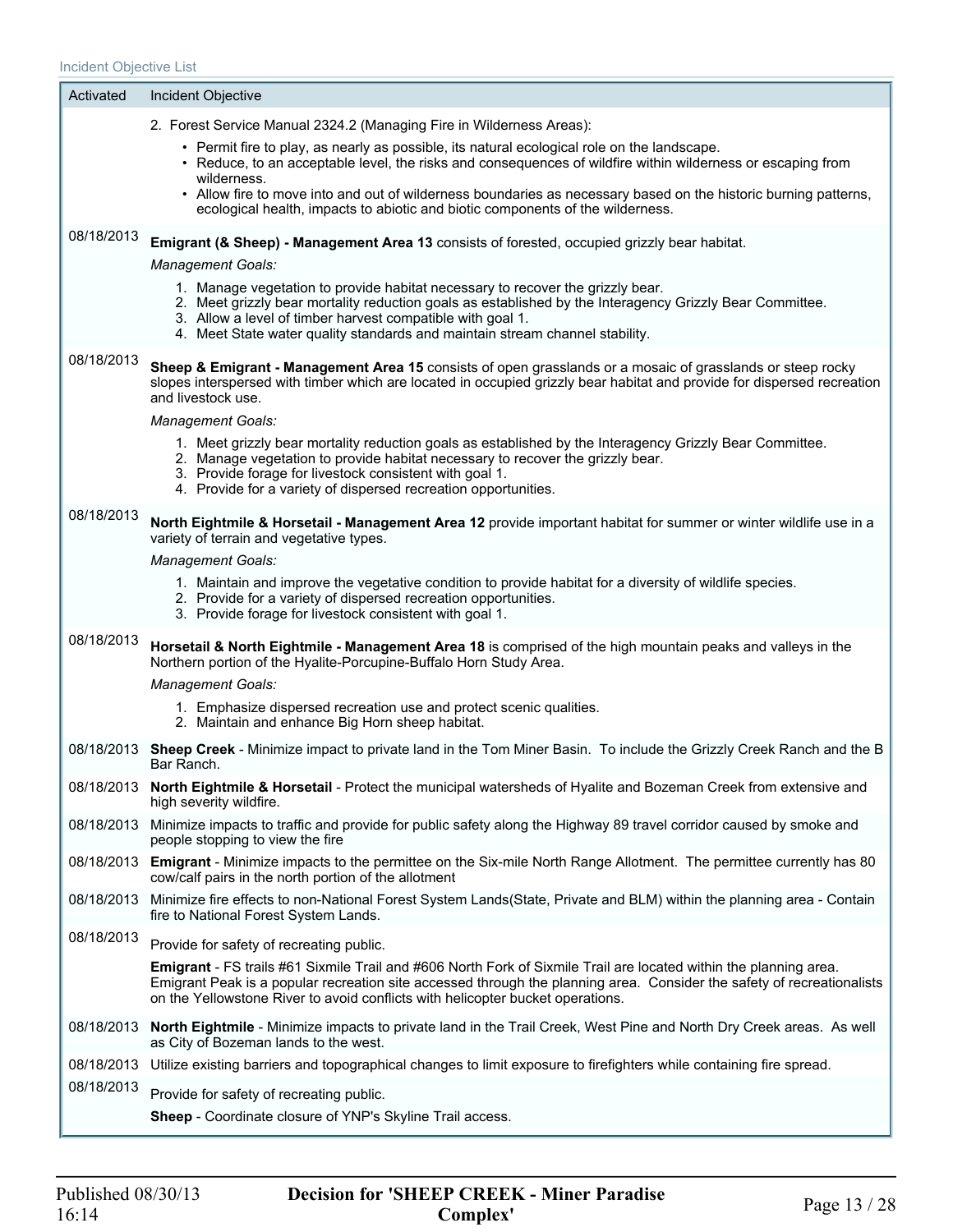| Activated  | Incident Objective                                                                                                                                                                                                                                            |  |
|------------|---------------------------------------------------------------------------------------------------------------------------------------------------------------------------------------------------------------------------------------------------------------|--|
|            | 08/18/2013 Horsetail & North Eightmile - Consider and plan for the safety of the public in these high use recreation areas.<br>Consider evacuation planning, access routes, volume of recreation traffic, and the complexity of multiple recreation<br>sites. |  |
| 08/18/2013 | <b>North Eightmile - Protect Mystic Lake Cabin and the Mystic Lake dam.</b>                                                                                                                                                                                   |  |
| 08/22/2013 | Protect the private and recreation residences, Mill Creek Cabin and Snowbank Campground in the Mill Creek<br>drainage.                                                                                                                                        |  |
| 08/22/2013 | Construct and utilize contingency lines placed well before the fire would reach the private and recreation residences,<br>Mill Creek cabin or Snowbank campground located in the Mill Creek drainage.                                                         |  |
|            | Maintain contact with campground administrator, recreation residences and outfitter guides in the area.                                                                                                                                                       |  |
|            | Consider hose lay and sprinkler system to protect structures if needed; cooperate with recreation residence owners.                                                                                                                                           |  |
|            | 08/30/2013 Emigrant - Protect private structure at the confluence of Sixmile and the North Fork of Sixmile creeks.                                                                                                                                            |  |

#### Incident Requirement List

| Activated  | <b>Incident Requirement</b>                                                                                                                                                                                                                                                                                                                                                                                                                                                                                                                                                                                                                                                                                                                                                              |
|------------|------------------------------------------------------------------------------------------------------------------------------------------------------------------------------------------------------------------------------------------------------------------------------------------------------------------------------------------------------------------------------------------------------------------------------------------------------------------------------------------------------------------------------------------------------------------------------------------------------------------------------------------------------------------------------------------------------------------------------------------------------------------------------------------|
| 08/18/2013 | <b>IMPORTANT FOR ALL FIRES IN COMPLEX - Minimize potential bear/human interactions; report any human-bear</b><br>encounters to the local unit's resource advisor.                                                                                                                                                                                                                                                                                                                                                                                                                                                                                                                                                                                                                        |
|            | . All personnel assigned to the incident comply with the Food Storage Special Order 36 CFR 261.58, in effect for<br>the Greater Yellowstone Ecosystem (GYE).<br>• Occupied grizzly bear habitat and use prevalent in all fire areas.<br>Enforce strict adherence to grizzly bear food storage order/guidelines and bear spray use guidelines as<br>provided by the resource advisor.<br>• Management actions and incident support facilities must consider the presence of bears and the need to<br>minimize any encounter potentials with humans or trash.<br>• Failure for a crew or individual to comply with the Special Order will result in dismissal from the fire incident<br>and potentially further disciplinary action, including issuance of citations to the individual(s). |
| 08/18/2013 | Make public, firefighter and aviation safety number one priority. Incorporate as part of your operational planning<br>process, ensuring all Incident Action Plans reflect this commitment to safety through the 10 Standard Firefighting<br>Orders and the 18 Watchout Situations, and if you cannot mitigate a tactical hazard, don't implement the<br>corresponding tactical action.                                                                                                                                                                                                                                                                                                                                                                                                   |
|            | Monitor cumulative fatigue, ensure all assigned firefighter personnel receive adequate rest, and any operational period<br>in excess of 16 hours requires documentation along with measures initiated to reduce fatigue.                                                                                                                                                                                                                                                                                                                                                                                                                                                                                                                                                                 |
| 08/18/2013 | Precautions must be taken to prevent the introduction and subsequent spread of noxious weeds and non-native<br>species:<br>. This includes the pre and post treatment of vehicles and helicopters utilized to support this incident.<br>Ensure all helibase touchdown pads and cargo areas are free of noxious weed flowering heads or cleaned of<br>noxious weed flowering heads when such areas are established.                                                                                                                                                                                                                                                                                                                                                                       |
|            | . Inspect all cargo nets used in sling operations will be inspected for plant parts at time of service check at the<br>helibase and soil and plant parts removed before use.<br>• Wash vehicles and equipment upon arrival at the check in station and departure from the check out station to<br>mitigate weed seed dispersal.                                                                                                                                                                                                                                                                                                                                                                                                                                                          |
| 08/18/2013 | Establish an effective communication protocol to keep public informed and squelch the spread of misinformation:<br>• Keep public, government representatives, cooperators and stakeholders informed of fire behavior and<br>management actions.<br>• Public information meetings, facts sheets, press releases and news media relations for the fire incident will be<br>coordinated between the Incident Commander, the team's fire Information Officer and the Yellowstone District<br>Ranger.<br>• Ensure a high level of public and media engagement in fire information continues throughout the incident.<br>• Notify the public and contact Montana DEQ Air Quality Division when smoke output could cause health<br>problems.                                                    |
|            | 08/18/2013 Be prepared to manage an "Incident within an Incident". This might include, but are not limited to serious injuries,<br>health emergencies, emergency evacuations, and wildlife interactions.                                                                                                                                                                                                                                                                                                                                                                                                                                                                                                                                                                                 |
| 08/18/2013 |                                                                                                                                                                                                                                                                                                                                                                                                                                                                                                                                                                                                                                                                                                                                                                                          |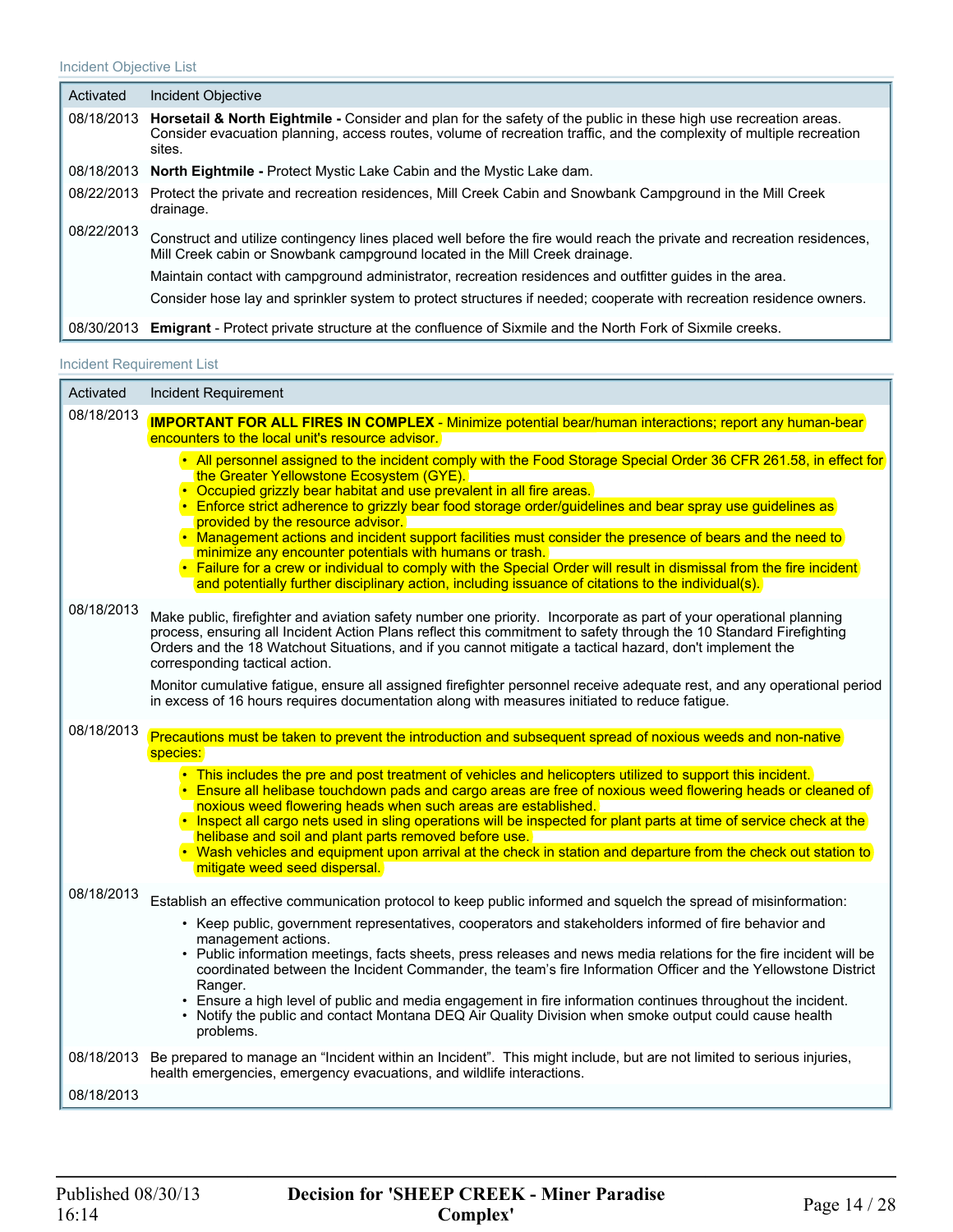| Activated  | Incident Requirement                                                                                                                                                                                                                                                                                                                                                                                                                                                                                                                                                                                                                                                                                                                                                                                         |
|------------|--------------------------------------------------------------------------------------------------------------------------------------------------------------------------------------------------------------------------------------------------------------------------------------------------------------------------------------------------------------------------------------------------------------------------------------------------------------------------------------------------------------------------------------------------------------------------------------------------------------------------------------------------------------------------------------------------------------------------------------------------------------------------------------------------------------|
|            | Use Minimum Impact Suppression Tactics (MIST) in Absaroka-Beartooth Wilderness and Hyalite-Porcupine-<br><b>Buffalohorn Wilderness Study Area, when feasible:</b>                                                                                                                                                                                                                                                                                                                                                                                                                                                                                                                                                                                                                                            |
|            | • Wilderness Area only - All use of mechanical equipment (chainsaws, pumps, etc) must be coordinated with the<br><b>Resource Advisor and approved by the Agency Administator.</b><br>• Wilderness Area only - Document all helicopter landings, longlines, or rappels on the log provided.                                                                                                                                                                                                                                                                                                                                                                                                                                                                                                                   |
| 08/18/2013 | Precautions must be taken to prevent the introduction and subsequent spread of aquatic invasive species (AIS) or<br>pathogens.                                                                                                                                                                                                                                                                                                                                                                                                                                                                                                                                                                                                                                                                               |
|            | . This includes pre and post treatment of buckets, snorkels, and other apparatus utilized for water delivery<br>operations during the incident.<br>• Dip sites should be approved in advance and measures should be taken to preclude introduction of non-native<br>aquatic species. Do not transfer water between drainages.<br>• Avoid drafting or dipping from known AIS-positive water sources. Avoid if possible, drafting or dipping from the<br>Yellowstone River or Hyalite Creek downstream of Hyalite Dam.<br>Avoid contacting and sucking up mud and aquatice plants when drafting/dipping equipment. Use screens. If<br>possible, dip or draft water from the deepest portion of a lake or stream to avoid contact with bottom sediment.<br>Note - Aviation operational safety takes precedence! |

#### Strategic Objective List

| Unit         | Shape/FMU              | Activated  | Strategic Objective                                                                                                                                                                                                                                                                                                                                                                                                                                                                                                                                                                                                                                                              |
|--------------|------------------------|------------|----------------------------------------------------------------------------------------------------------------------------------------------------------------------------------------------------------------------------------------------------------------------------------------------------------------------------------------------------------------------------------------------------------------------------------------------------------------------------------------------------------------------------------------------------------------------------------------------------------------------------------------------------------------------------------|
| <b>MTBUD</b> | Yellowstone 07/22/2011 |            | • The response to all wildfires that exceed initial attack is to protect improvements,<br>facilities and the infrastructure and suppress the wildfire spread in and around those<br>areas.<br>• Identify management actions to be implemented where fuels and weather increase<br>risk of fire spreading into adjacent jurisidictions. Those wildfires or portions of wildfires<br>that do not pose a threat to adjacent jurisdictions will be managed to minimize<br>firefighter and aviation exposure commensurate with the values at risk. Coordinate all<br>actions with the potentially affected federal, state, local government agencies, and any<br>adjacent landowners. |
| <b>WYYNP</b> | Parkwide               | 09/03/2009 | Complete rehabilitation of areas impacted by suppression activities                                                                                                                                                                                                                                                                                                                                                                                                                                                                                                                                                                                                              |
| <b>WYYNP</b> | Parkwide               | 09/03/2009 | Promptly and safely respond to all wildland fires by implementing the appropriate<br>management response that is consistent with agency and departmental policy                                                                                                                                                                                                                                                                                                                                                                                                                                                                                                                  |
| <b>WYYNP</b> | Parkwide               | 09/03/2009 | All human-caused fires will be suppressed emphasizing safety to firefighters and sensitivity to<br>park resources by using Minimum Impact Suppression Tactics (MIST).                                                                                                                                                                                                                                                                                                                                                                                                                                                                                                            |
| <b>WYYNP</b> | Parkwide               | 09/03/2009 | Provide for safety of firefighters, visitors, employees, and park neighbors during all wildland<br>fire management operations by ensuring that safety is the priority on all fire management<br>actions                                                                                                                                                                                                                                                                                                                                                                                                                                                                          |
|              | WYYNP Parkwide         | 09/03/2009 | Ensure wildland fire suppression operations will employ Minimum Impact Suppression Tactics<br>on all suppression fires                                                                                                                                                                                                                                                                                                                                                                                                                                                                                                                                                           |
| <b>WYYNP</b> | Parkwide               | 09/03/2009 | Maintain an interpretive and public information program that will educate public on the<br>ecological role of fire in the park and provide daily fire danger and situation information                                                                                                                                                                                                                                                                                                                                                                                                                                                                                           |
| <b>WYYNP</b> | Parkwide               | 09/03/2009 | Allow fire to play its ecological role in the park to the greatest extent possible through the use<br>of appropriate management techniques                                                                                                                                                                                                                                                                                                                                                                                                                                                                                                                                       |
| <b>WYYNP</b> | Parkwide               | 09/03/2009 | Suppress [unwanted] wildfires in a safe, cost-effective, and environmentally sensitive manner<br>commensurate with the values at risk.                                                                                                                                                                                                                                                                                                                                                                                                                                                                                                                                           |

#### Management Requirement List

| Unit<br><b>Management Requirement</b><br>Activated<br>Shape/FMU<br>Yellowstone 07/22/2011<br><b>MTBUD</b><br>• Ensure prompt and accurate communications that fosters discussions and                                                                                                                                                                                                                                                                                                                                                                                                                   |
|---------------------------------------------------------------------------------------------------------------------------------------------------------------------------------------------------------------------------------------------------------------------------------------------------------------------------------------------------------------------------------------------------------------------------------------------------------------------------------------------------------------------------------------------------------------------------------------------------------|
|                                                                                                                                                                                                                                                                                                                                                                                                                                                                                                                                                                                                         |
| encourages interactions with the hosting agency(s), assigned agency representatives,<br>local cooperators and private landowners.<br>• Coordinate all your tactical operations with the assigned Resource Advisor. Develop<br>all your tactical operations within the boundaries of the identified strategic course of<br>action.<br>• Coordinate all your financial transactions with the assigned Incident Business Advisor,<br>and be prepared to discuss and validate daily operational costs. Utilize the Incident<br>Business Management Guide to assist with your business management decisions. |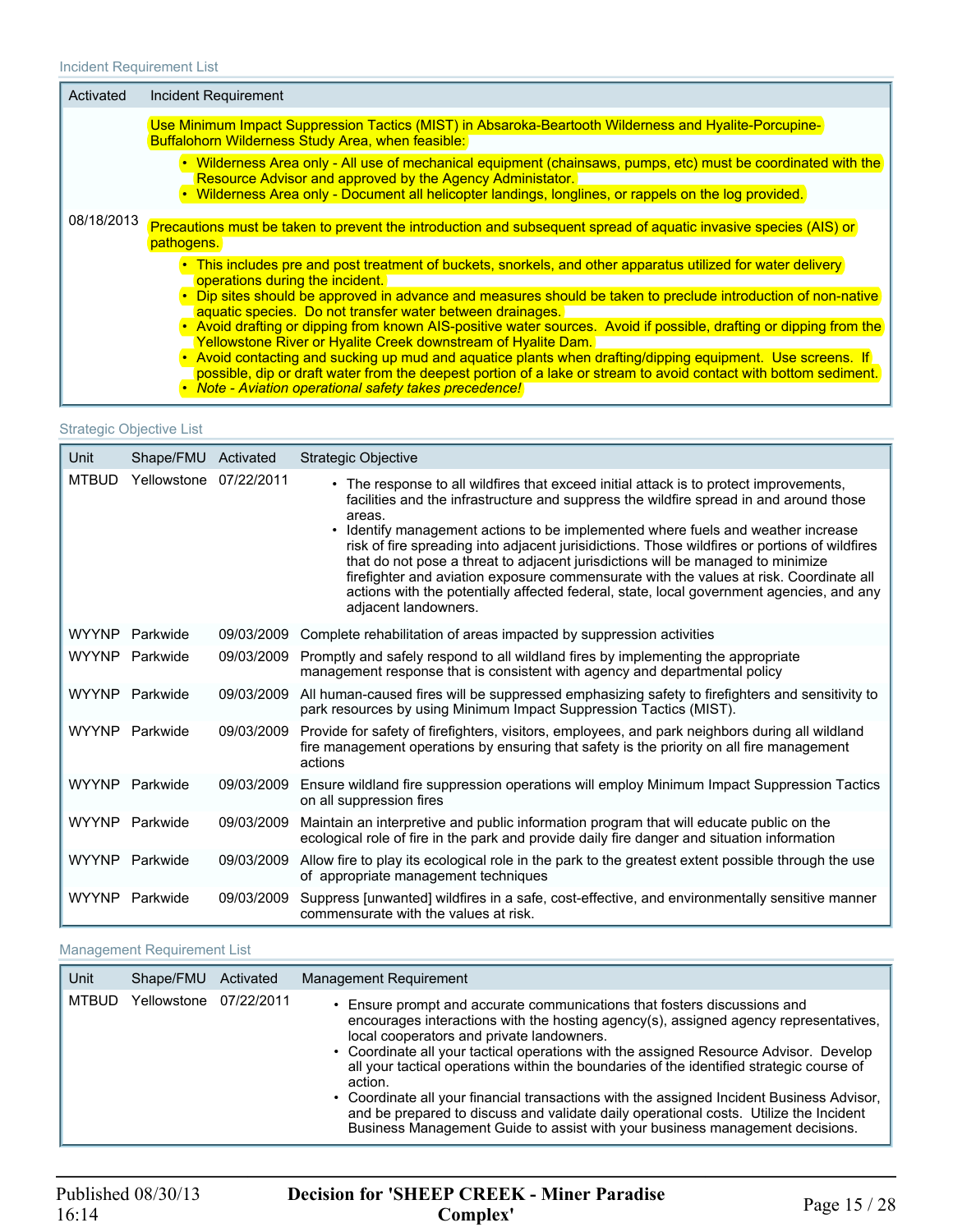Y

| Unit | Shape/FMU Activated |            | <b>Management Requirement</b>                                                                                                                                                                                                                                                                                                                                                                                                                                                                                                                                                                                                                                                                                                                                                                                                                                                                                                                                                                                                                                                                                                                                                                                                                                                                                                                                                                                                                                                                                                                         |
|------|---------------------|------------|-------------------------------------------------------------------------------------------------------------------------------------------------------------------------------------------------------------------------------------------------------------------------------------------------------------------------------------------------------------------------------------------------------------------------------------------------------------------------------------------------------------------------------------------------------------------------------------------------------------------------------------------------------------------------------------------------------------------------------------------------------------------------------------------------------------------------------------------------------------------------------------------------------------------------------------------------------------------------------------------------------------------------------------------------------------------------------------------------------------------------------------------------------------------------------------------------------------------------------------------------------------------------------------------------------------------------------------------------------------------------------------------------------------------------------------------------------------------------------------------------------------------------------------------------------|
|      |                     |            | • Final fire package will follow the attached Northern Rockies Coordinating Group<br>standard format. Any deviation from this format will be brought to the attention of the<br>assigned Incident Business Advisor.<br>• Monitor cumulative fatigue, and ensure all assigned firefighting personnel receive<br>adequate rest. Any operational period in excess of 16 hours requires documentation<br>and the implementation of measures to reduce fatigue. Include a summary of excess<br>hours worked and the appropriate mitigation, and include in your closeout package.<br>• Minimize weed spread by incorporating weed prevention and containment practices<br>such as: mowing, flagging or fencing weed patches, designating weed-free travel<br>routes and washing equipment.<br>• Incident bases, camps, helibases, staging areas, and other incident management<br>activities will be located outside of riparian areas. If unavoidable an exemption could<br>be made by line officer.<br>• Delivery of chemical retardant, foam or additives to live streams will be avoided. Fish<br>screens (1/8 inch diameter holes) on hoses will be required when removing water from<br>fish bearing streams during fire management activites.<br>• Use of retardant in Wilderness Areas or WSAs will be avoided and will require line<br>officer approval.<br>• Minimum Impact Suppression Tactics will be used when working in Wilderness Areas<br>or WSAs.<br>• Use of heavy equipment will be restricted to areas outside of Wilderness or WSAs. |
|      | MTGNF FMU_1         |            | 04/20/2012 One or more fire management strategies may be considered and implemented for any<br>unplanned wildland fire to achieve resource management objectives, while minimizing<br>negative effects to life, investments and valuable resources. However, FMU 1 emphazises<br>full perimeter control because it includes high density WUI areas, private land inholdings,<br>State of Montana lands, BLM lands, municipal watersheds, large developed campgrounds,<br>dispersed rec sites, FS summer homes, FS administrative and rental cabins.                                                                                                                                                                                                                                                                                                                                                                                                                                                                                                                                                                                                                                                                                                                                                                                                                                                                                                                                                                                                   |
|      | MTGNF FMU 2         |            | 04/20/2012 One or more fire management strategies may be considered and implemented for any<br>unplanned wildland fire to achieve resource management area objectives, while minimizing<br>negative effects to life, investments and valuable resources. FMU 2 includes interface/<br>intermix WUI areas, roaded areas (suitable for engine access, 1-hr walk-in times, etc), and<br>unroaded areas (RNA/SIAs, HPBH wilderness study area, and portions of designated<br>wilderness areas).                                                                                                                                                                                                                                                                                                                                                                                                                                                                                                                                                                                                                                                                                                                                                                                                                                                                                                                                                                                                                                                           |
|      | MTGNF FMU_3         |            | 04/20/2012 One or more fire management strategies may be considered and implmeneted for any<br>unplanned wildland fire to achieve resource management area objectives, while minimizing<br>negative effects to life, investments and valuable resources. FMU 3 includes all designated<br>wilderness areas (A-B Wilderness and Lee Metcalf Wilderness) and recommended<br>wilderness areas (Lionhead, Republic Mtn), YNP, and Cabin Creek Wildlife Mgt area across<br>the GYA-North FPU (GNF & YNP).                                                                                                                                                                                                                                                                                                                                                                                                                                                                                                                                                                                                                                                                                                                                                                                                                                                                                                                                                                                                                                                  |
|      | MTGNF FMU_3         |            | 04/20/2012 Permit fire to play, as nearly as possible, its natural ecological role on the landscape. Reduce<br>the risks and consequences of wildland fire within wilderness or escaping from wilderness<br>areas. Allow fire to move into and out of wilderness boundaries as necessary based on the<br>historic burning patterns, ecological health, and impacts to abiotic and biotic components of<br>the wilderness (FSM 2324.2).                                                                                                                                                                                                                                                                                                                                                                                                                                                                                                                                                                                                                                                                                                                                                                                                                                                                                                                                                                                                                                                                                                                |
|      | WYYNP Parkwide      |            | 09/03/2009 Yellowstone will adhere to MIST guidelines to avoid or mitigate impacts to sensitive cultural<br>resources. These include specific mitigation measures such as fireline construction and mop-<br>up, aviation management, logistics, firefighter camps, staging areas, helispots, personal<br>conduct, and restoration and rehabilitation                                                                                                                                                                                                                                                                                                                                                                                                                                                                                                                                                                                                                                                                                                                                                                                                                                                                                                                                                                                                                                                                                                                                                                                                  |
|      | WYYNP Parkwide      |            | 09/03/2009 All WFU fires will be monitored by qualified personnel under standards identified in this plan<br>(FMP)                                                                                                                                                                                                                                                                                                                                                                                                                                                                                                                                                                                                                                                                                                                                                                                                                                                                                                                                                                                                                                                                                                                                                                                                                                                                                                                                                                                                                                    |
|      | WYYNP Parkwide      | 09/03/2009 | Yellowstone will apply the minimum requirement concept when making decisions concerning<br>wildland fire management in the park's wilderness areas.                                                                                                                                                                                                                                                                                                                                                                                                                                                                                                                                                                                                                                                                                                                                                                                                                                                                                                                                                                                                                                                                                                                                                                                                                                                                                                                                                                                                   |
|      | WYYNP Parkwide      |            | 09/03/2009 The appropriate management response will be selected after comprehensive consideration of<br>the local situation, risk to firefighter and public safety, available funding, management<br>objectives, values to be protected, external concerns, and land use concerns.                                                                                                                                                                                                                                                                                                                                                                                                                                                                                                                                                                                                                                                                                                                                                                                                                                                                                                                                                                                                                                                                                                                                                                                                                                                                    |
|      | WYYNP Parkwide      |            | 09/03/2009 Fire management activities which result in the discharge of air pollutants are subject to, and<br>must comply with, all applicable federal, state, interstate, and local air pollution control<br>requirements.                                                                                                                                                                                                                                                                                                                                                                                                                                                                                                                                                                                                                                                                                                                                                                                                                                                                                                                                                                                                                                                                                                                                                                                                                                                                                                                            |
|      | WYYNP Parkwide      |            | 09/03/2009 Fire management staff and resource advisors will educate fire crews on the appropriate<br>method of protection of natural and cultural resource sites and features during suppression,                                                                                                                                                                                                                                                                                                                                                                                                                                                                                                                                                                                                                                                                                                                                                                                                                                                                                                                                                                                                                                                                                                                                                                                                                                                                                                                                                     |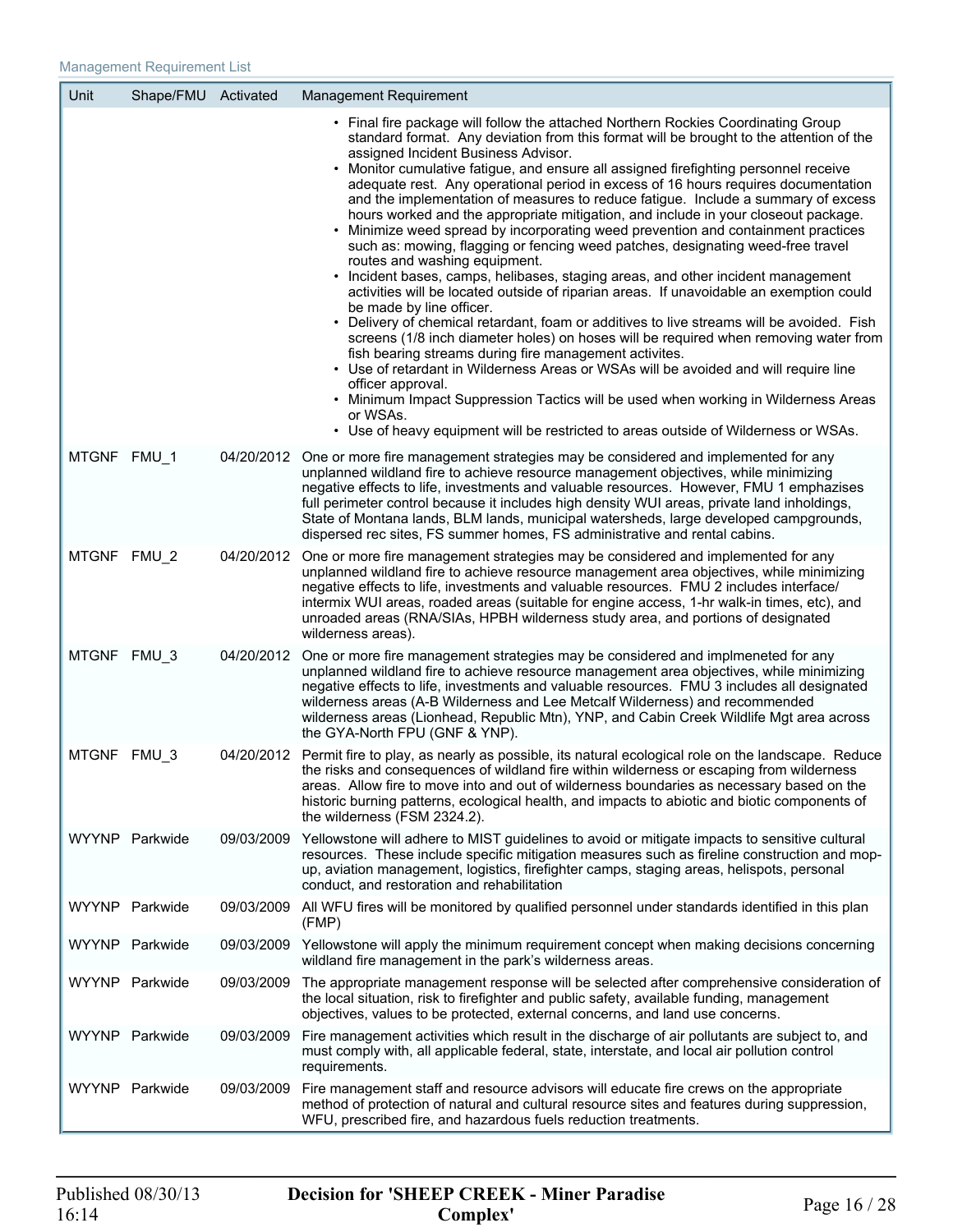| Unit         | Shape/FMU                         | Activated  | <b>Management Requirement</b>                                                                                                                                                                                                                                                                                                                                                                                                                                                              |  |
|--------------|-----------------------------------|------------|--------------------------------------------------------------------------------------------------------------------------------------------------------------------------------------------------------------------------------------------------------------------------------------------------------------------------------------------------------------------------------------------------------------------------------------------------------------------------------------------|--|
| <b>WYYNP</b> | Parkwide                          | 09/03/2009 | The FMO is responsible for ensuring that these identified sensitive natural resources such as<br>wetlands and known habitat locations of sensitive plant and animal species are protected to<br>the maximum extent possible.                                                                                                                                                                                                                                                               |  |
|              | Retardant<br>Avoidance            | 05/31/2012 | The aerial application of fire retardant is allowed for fighting fires. Aerially delivered fire<br>retardant should not be applied to any mapped terrestrial avoidance area, waterway or buffer.<br>The only exception to using aerially applied fire retardant in avoidance areas is for the<br>protection of human life or public safety. The Incident Commander is the decision maker.<br>Information concerning the Record of Decision for the Aerial Application of Fire Retardant is |  |
|              |                                   |            | available at http://www.fs.fed.us/fire/retardant/index.html                                                                                                                                                                                                                                                                                                                                                                                                                                |  |
|              | Aquatic<br>Retardant<br>Avoidance | 06/18/2013 | The aerial application of fire retardant is allowed for fighting fires. Aerially delivered fire<br>retardant should not be applied to any mapped terrestrial avoidance area, waterway or buffer.<br>The only exception to using aerially applied fire retardant in avoidance areas is for the<br>protection of human life or public safety. The Incident Commander is the decision maker.                                                                                                  |  |
|              |                                   |            | Information concerning the Record of Decision for the Aerial Application of Fire Retardant is<br>available at http://www.fs.fed.us/fire/retardant/index.html                                                                                                                                                                                                                                                                                                                               |  |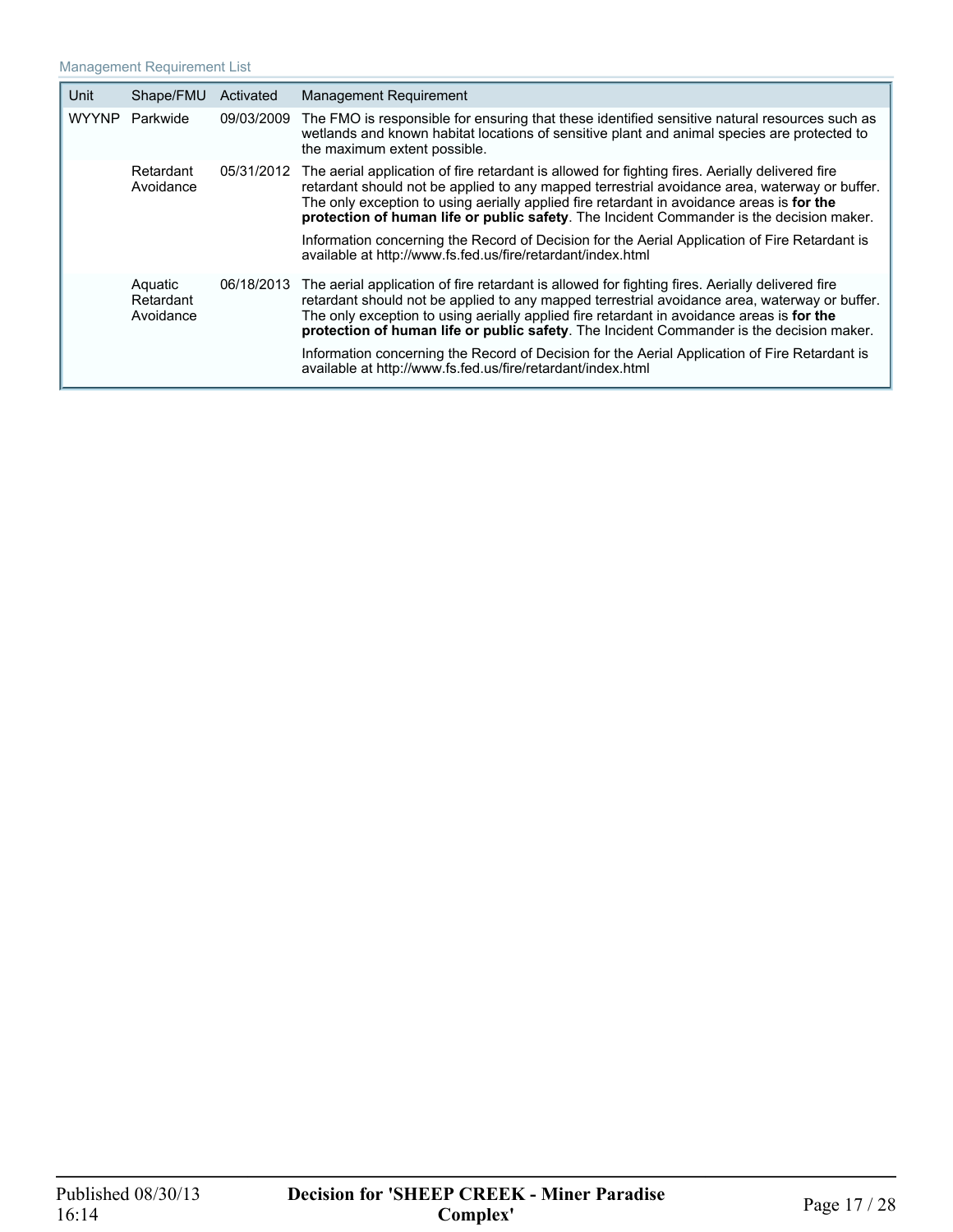## <span id="page-17-0"></span>**1.4. Course of Action**

Estimated Cost

| <b>NAME</b>                | <b>VALUE</b> |
|----------------------------|--------------|
| Estimated Cost \$9,500,000 |              |
| Method(s) Used             |              |

Course of Action

| Active     | Inactive Action Item                                                                                                                                                                                                                                                                                                                                                                                                                     |
|------------|------------------------------------------------------------------------------------------------------------------------------------------------------------------------------------------------------------------------------------------------------------------------------------------------------------------------------------------------------------------------------------------------------------------------------------------|
| 08/18/2013 | Emigrant - Trail closures of Sixmile and North Fork of Sixmile Creek Trails will be implemented. Assess<br>closures to be able to re-open as soon as they are considered to be safe for the recreating public. Public<br>information officers will be posted in the vicinity to provide updated fire information.                                                                                                                        |
|            | Fire information will be provided at various key locations in the Paradise Valley and will be updated<br>frequently as needed                                                                                                                                                                                                                                                                                                            |
| 08/18/2013 | Establish information sites staffed with public information officers in key locations along Highway 89, along<br>the Bozeman foothils, and in the Hyalte drainage, to provide designated stops for the public.<br>Highway signs will be posted along the Highway 89 corridor providing fire related information                                                                                                                          |
| 08/18/2013 | Utilize existing roads, trails, creeks, and rock features as much as possible.<br>MA 4 and 21 and Hyalite-Porcupine-Buffalohorn WSA: Utilize Minimum Impact Suppression Tactics (MIST)<br>and adhere to the Forest Retardant Avoidence area.                                                                                                                                                                                             |
| 08/18/2013 | Ensure strict adherence to the Greater Yellowstone Area (GYA) food storage order on National Forest and<br>or other incident related facilities. Follow Bear Spray guidelines as provided by resource advisor.                                                                                                                                                                                                                           |
| 08/18/2013 | Affected Grazing Allotments: Sixmile North (Emigrant), Horse Creek, Tom Miner, Ramshorn &<br>Reeder Creek (Sheep), Trail Creek, Fridley, West Pine & Eightmile (North Eightmile) - Keep in close<br>contact with affected grazing allotment permittees, informing them of current fire activity and projected<br>weather events. Closely coordinate with permittees in the event that they would move livestock in/out of fire<br>areas. |
|            | Be aware of locations of associated range improvements and document those that may need replacement<br>during post-fire rehab efforts.                                                                                                                                                                                                                                                                                                   |
| 08/18/2013 | <b>Emigrant &amp; Sheep - Conduct a structure protection assessment for the structures on the private inholding.</b><br>Implement appropriate protection measures i.e. set up pumps, hoselays, sprinkler system, as needed<br>dictated by currect and expected fire behavior and weather with cooperation of the landowner.                                                                                                              |
| 08/18/2013 | Aquatic Invasive Species Protocol - Whirling disease is present in the Yellowstone River and Hyalite<br>Creek downstream of Hyalite Dam. It is imperitive that drafting or dipping from the Yellowstone National<br>Park lakes, Yellowstone River and Hyalite Creek below Hyalite Dam occur only as a last resort.                                                                                                                       |
|            | Avoid transferring water between the Yellowstone National Park lakes, Yellowstone to the Hyalite/Gallatin<br>drainage and if possible between subdrainages.                                                                                                                                                                                                                                                                              |
| 08/18/2013 | Sheep - Manage the fire within the constraints of terrian and access to contain fire south of Tom Miner<br>Creek.<br>Contain fire west of Grizzly Creek.                                                                                                                                                                                                                                                                                 |
|            | Contain fire north of Cinnabar Creek.                                                                                                                                                                                                                                                                                                                                                                                                    |
|            | Protect communications site located on Sheep Mountain and at Sunlight Road.                                                                                                                                                                                                                                                                                                                                                              |
|            | Protect private structures and private land.                                                                                                                                                                                                                                                                                                                                                                                             |
| 08/18/2013 | North Eightmile - Manage the fire within the constraints of terrian and access to contain fire east of the<br>Gallatin Crest.                                                                                                                                                                                                                                                                                                            |
|            | Actively check any spread west of the Gallatin Crest.                                                                                                                                                                                                                                                                                                                                                                                    |
|            | Minimize impacts to private lands.                                                                                                                                                                                                                                                                                                                                                                                                       |
| 08/18/2013 | Affected Outfitter/Guide Operations: Keep in close coordination/contact with affected outfitter/guide<br>permittees, informing them of current fire activity and projected weather events. Closely coordinate with O/G<br>permittees concerning effects to camp operations and any area or trail closures that may be implemented.                                                                                                       |
| 08/18/2013 | Horsetail Fire - Manage fire within the constraits of terrain and access to keep the fire south of the East<br>Fork Road #62, east of Main Hyalite Road #620, and east of Trail #427. Continue the closure of the East<br>Fork drainage.                                                                                                                                                                                                 |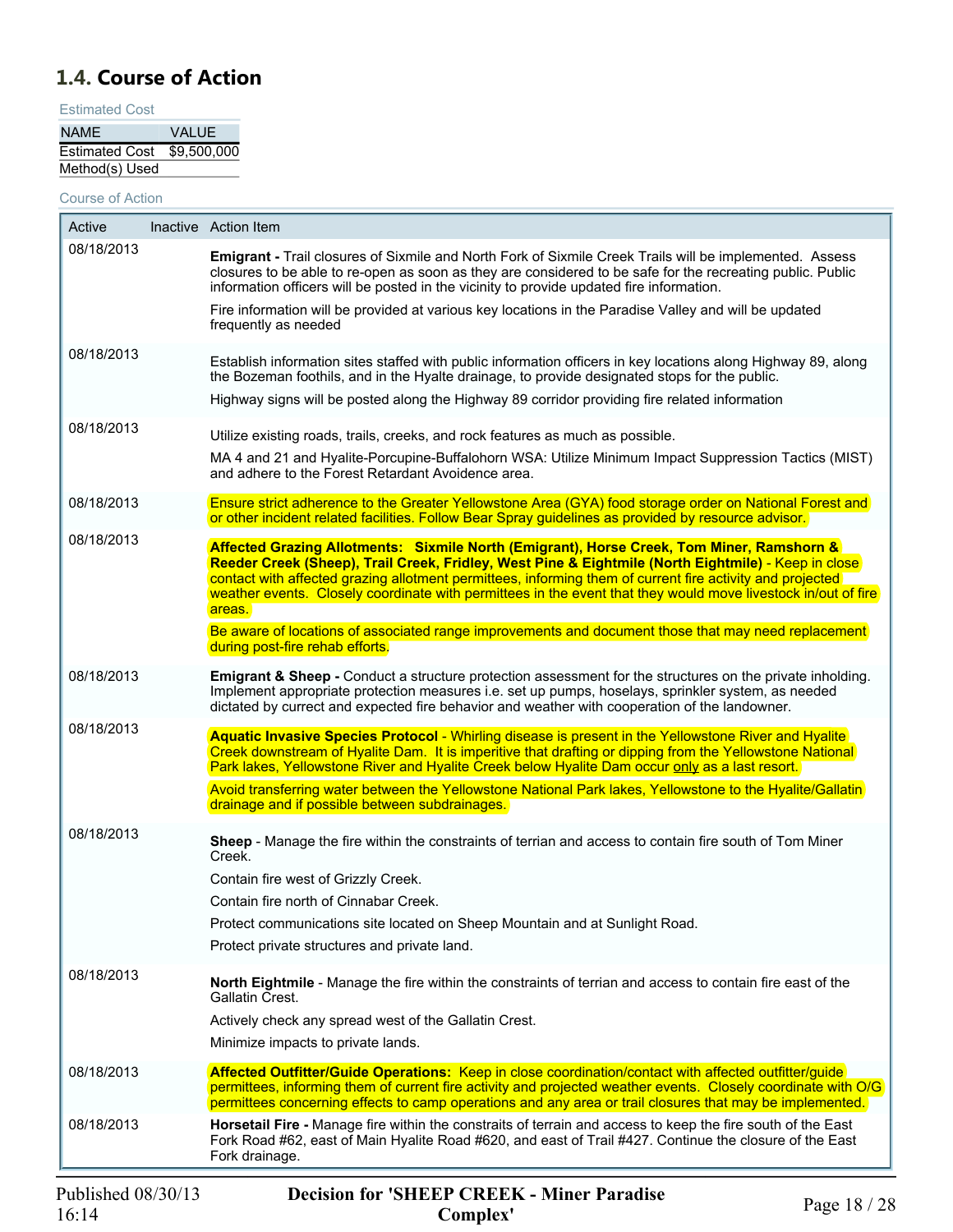#### Course of Action

| Active     | Inactive Action Item                                                                                                                                                                                                                                                                                           |
|------------|----------------------------------------------------------------------------------------------------------------------------------------------------------------------------------------------------------------------------------------------------------------------------------------------------------------|
| 08/22/2013 | <b>Emigrant</b> - Manage the fire within the constraints of terrian and access to contain the fire to the east of the<br>Sixmile/Dailey Lake Road.                                                                                                                                                             |
|            | Contain the fire west of Passage Creek.                                                                                                                                                                                                                                                                        |
|            | Contain the fire to the south of the White City/Chico area.                                                                                                                                                                                                                                                    |
|            | Contain the fire to the north of the Yellowstone River.                                                                                                                                                                                                                                                        |
|            | When effective, utilize past wildland fires to limit fire spread. Additional management actions may be needed<br>to fortify these barriers and prevent spread.                                                                                                                                                 |
| 08/22/2013 | Ensure public safety by closing the appropriate areas and trails, as necessary as situation changes.<br>Ensure public access by closing only those areas and trails necessary for public safety. Assess closures to<br>be able to re-open as soon as they are considered to be safe for the recreating public. |
| 08/30/2013 | Protect private property including, but not limited to, the Quaid cabin, Huckleberry cabin and Emigrant Gulch<br>mining infrastructure.                                                                                                                                                                        |
| 08/30/2013 | Protect key heritage features including, but not limited to, the OTO Ranch, Gold Prize cabin and the<br>Huckleberry cabin.                                                                                                                                                                                     |
| 08/30/2013 | Rehabilitate impacts from control actions, as opportunities arise.                                                                                                                                                                                                                                             |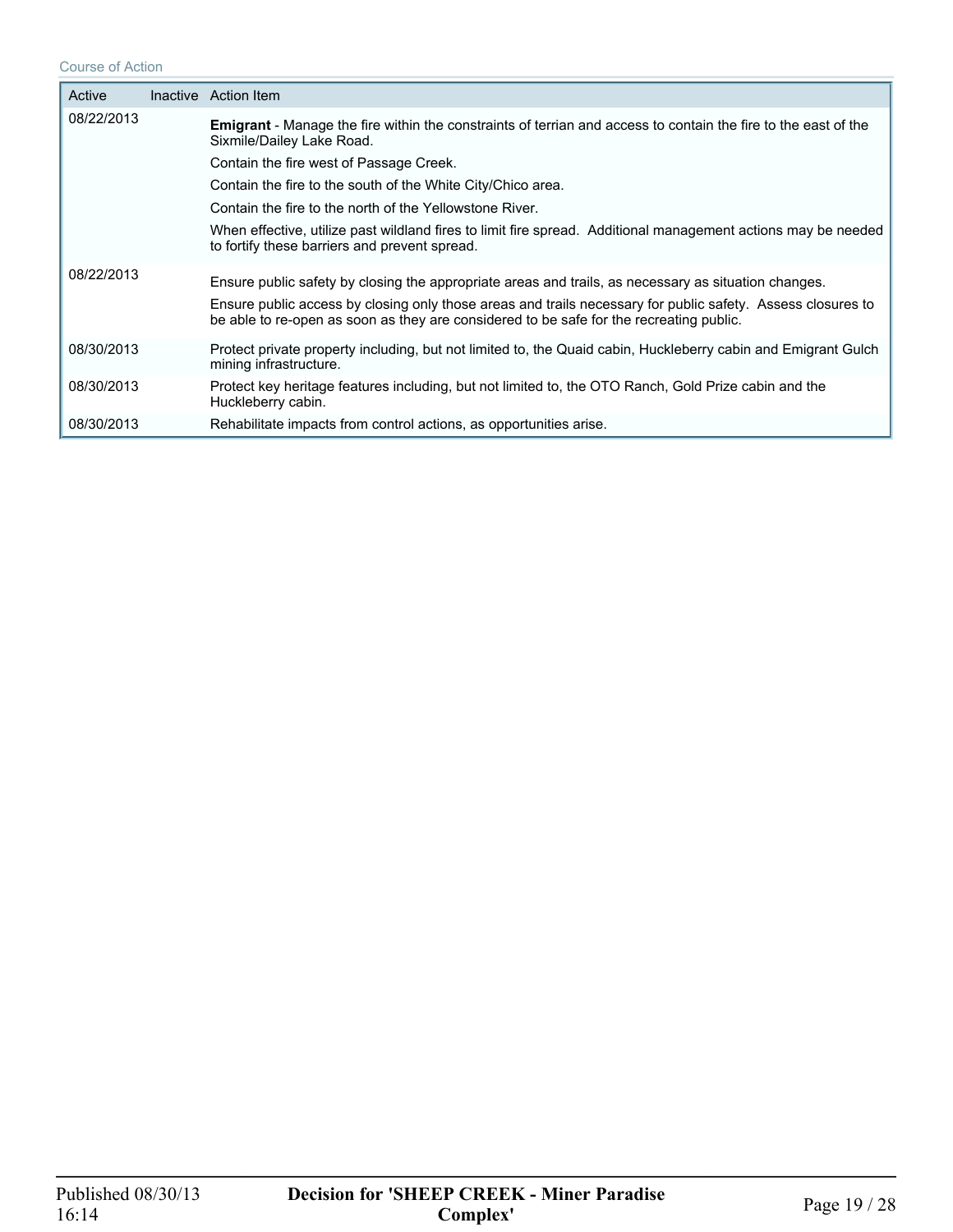Management Action Points Map Image



- Fire Perimeters

- Planning Areas

♦ Point of Origin

- Mgmt Action Points

## **Management Action Point 9**

| <b>NAME</b> | VALUE.                                             |
|-------------|----------------------------------------------------|
|             | Incident Name SHEEP CREEK - Miner Paradise Complex |
| Cost        |                                                    |
| Shape       | EM <sub>9</sub>                                    |
| Activated   | 08/22/2013                                         |
| Deactivated |                                                    |

### **Condition**

**Emigrant** - If fire is projected to cross the ridge between Monitor Peak and Sheep Mountain and Little Trail Creek trail #49. Intent - Public safety and containment of fire north of the Yellowstone River.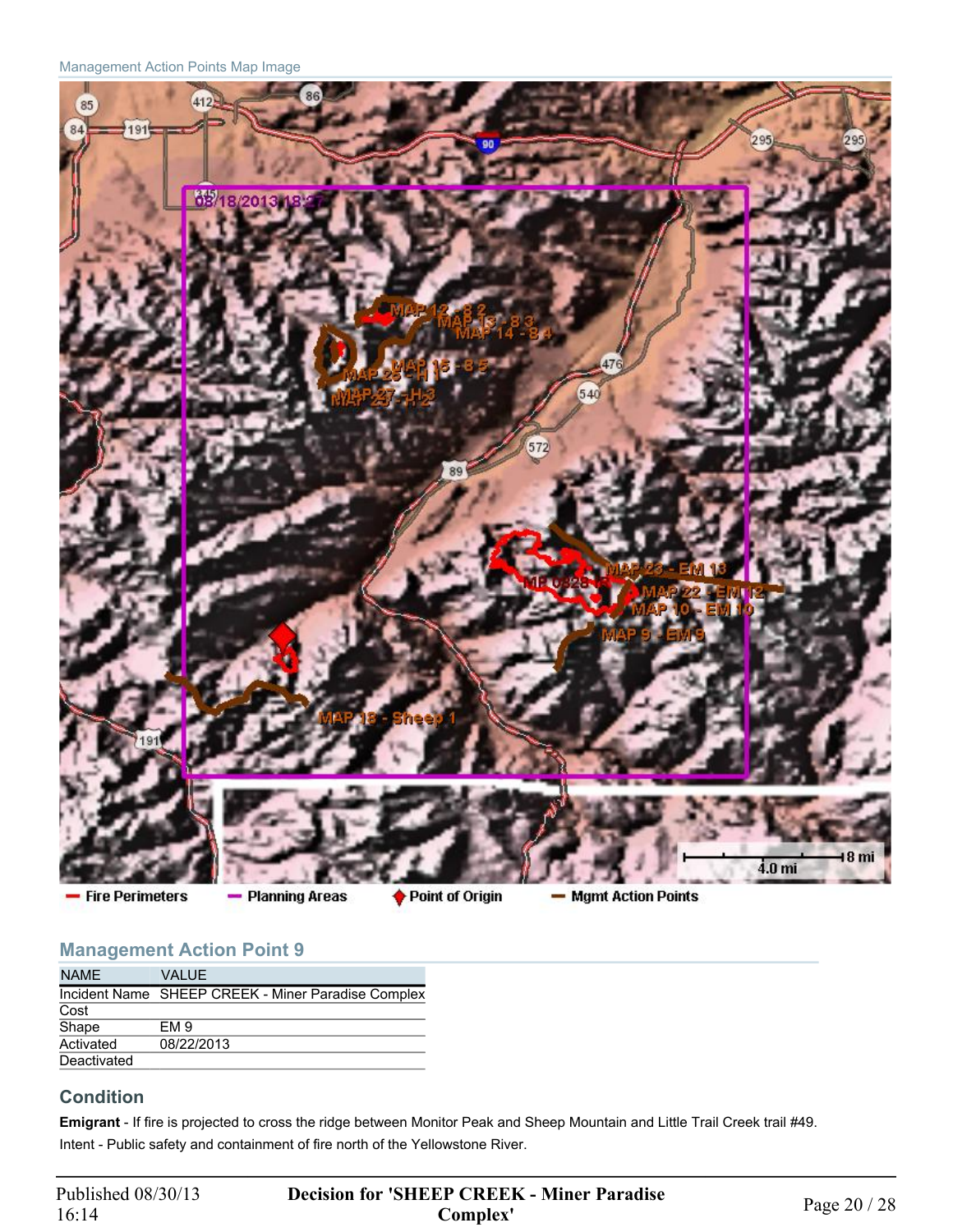## **Actions**

Prepare for evacuation of residences in Jardine and Bear Creek.

Consider fireline along the edge of the timber/grass fuel change to prevent fire from moving farther down the drainage.

#### **Resources**

2 type 2 dozers or 2 type 1 or type 2 IA crews. Retardant tanker Type 1 or type 2 helicopter

## **Management Action Point 10**

| <b>NAME</b> | VALUE                                              |
|-------------|----------------------------------------------------|
|             | Incident Name SHEEP CREEK - Miner Paradise Complex |
| Cost        |                                                    |
| Shape       | EM 10                                              |
| Activated   | 08/22/2013                                         |
| Deactivated |                                                    |

## **Condition**

**Emigrant** - If fire crosses the ridge between Mineral Mt. and Monitor Peak.

Intent - Public safety

## **Actions**

Expand closure area to include the West Fork of Mill Creek.

Take appropriate action to limit spread to the north in the West Fork of Mill Creek.

#### **Resources**

Type 1 and type 2 helicopters.

#### **Management Action Point 11**

| <b>NAME</b> | VALUE.                                             |
|-------------|----------------------------------------------------|
|             | Incident Name SHEEP CREEK - Miner Paradise Complex |
| Cost        |                                                    |
| Shape       | 81                                                 |
| Activated   | 08/22/2013                                         |
| Deactivated |                                                    |

## **Condition**

**Eightmile** - If resources are unable to continue to prevent spread into the Bozeman Creek watershed. Intent - Public safety and reassessment due to municipal watershed and city lands

## **Actions**

Consider additional closure in Bozeman Creek. Reassess and create a new plan for the Bozeman Creek watershed to include stakeholder involment. Consider structure protection measures for Mystic cabin. Consider evacuation of Spike Camp.

**Resources**

District staff.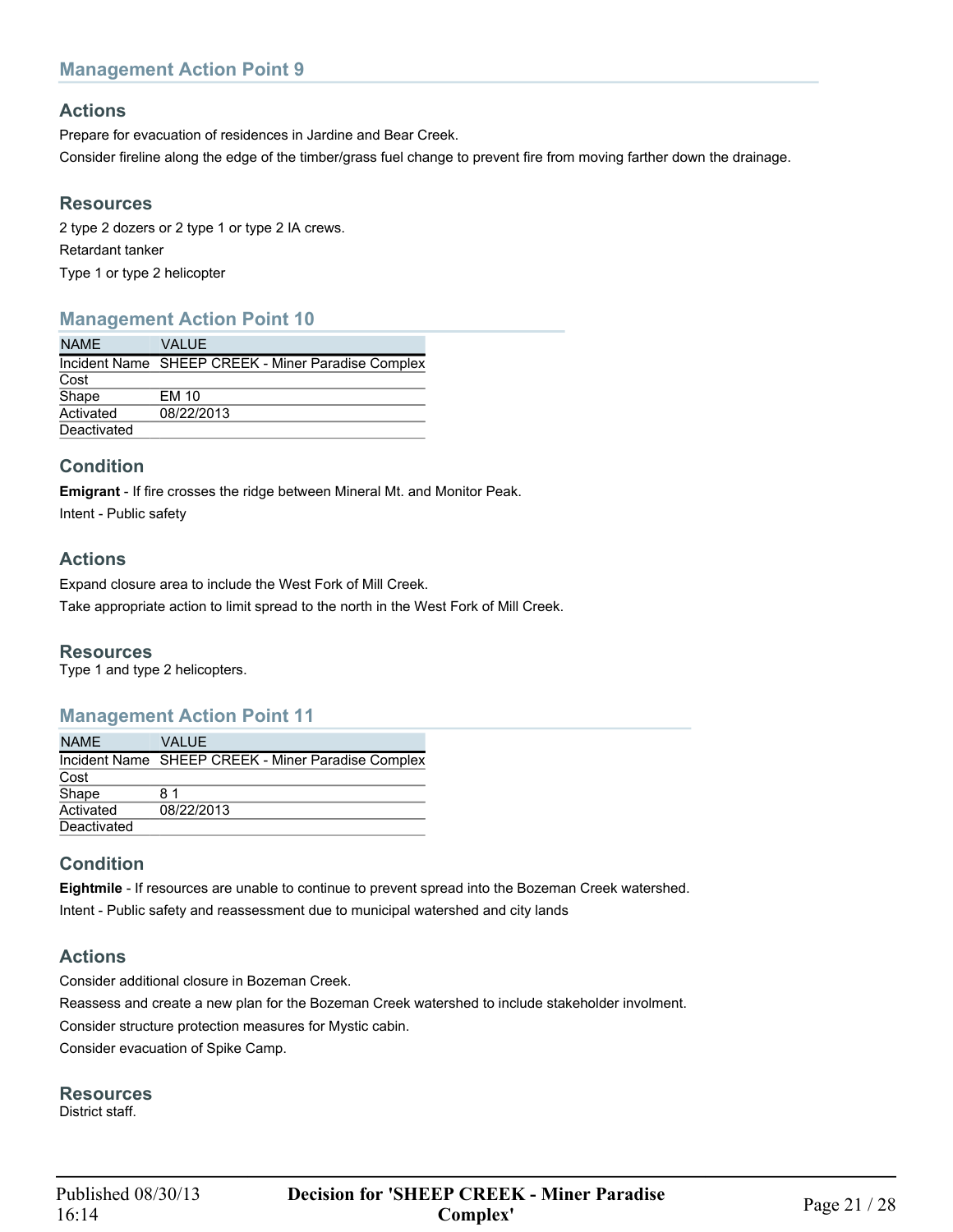| <b>NAME</b> | VAI UF.                                            |
|-------------|----------------------------------------------------|
|             | Incident Name SHEEP CREEK - Miner Paradise Complex |
| Cost        |                                                    |
| Shape       | 82                                                 |
| Activated   | 08/22/2013                                         |
| Deactivated |                                                    |

## **Condition**

**Eightmile** - If fire is projected to cross the ridge into the Trail Creek drainage. Intent - Public safety

#### **Actions**

Consider notification or evacuation of the residents in Trail Creek. Take actions along the ridge to minimize spread into Trail Creek.

### **Resources**

Retardant tankers or type 1 or type 2 helicopters Sheriff's deputies for notifications.

#### **Management Action Point 13**

| <b>NAME</b> | <b>VALUE</b>                                       |
|-------------|----------------------------------------------------|
|             | Incident Name SHEEP CREEK - Miner Paradise Complex |
| Cost        |                                                    |
| Shape       | 83                                                 |
| Activated   | 08/22/2013                                         |
| Deactivated |                                                    |

### **Condition**

**Eigthmile -** If fire is projected to cross the ridge into West Pine Creek. Intent - Public safety

### **Actions**

Consider notification or evacuation of the residents in West Pine Creek. Take actions along the ridge to minimize spread into West Pine Creek.

#### **Resources**

Retardant tankers or type 1 or type 2 helicopters Sheriff's deputies for notifications.

#### **Management Action Point 14**

| <b>NAME</b> | VALUE                                              |
|-------------|----------------------------------------------------|
|             | Incident Name SHEEP CREEK - Miner Paradise Complex |
| Cost        |                                                    |
| Shape       | 84                                                 |
| Activated   | 08/22/2013                                         |
| Deactivated |                                                    |

### **Condition**

**Eigthmile -** If fire is projected to cross the ridge into North Dry Creek. Intent - Public safety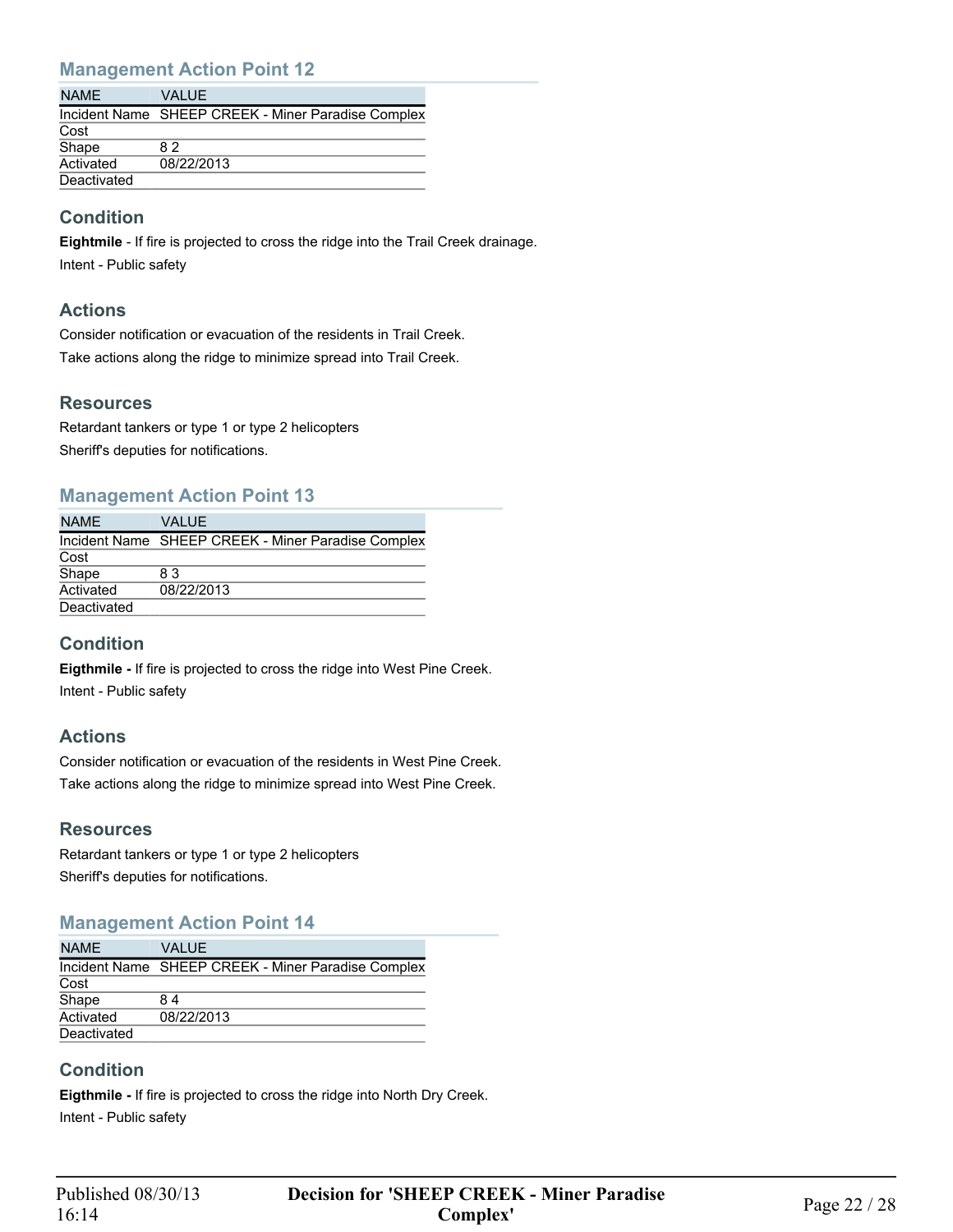#### **Actions**

Consider notification or evacuation of the residents in North Dry Creek. Take actions along the ridge to minimize spread into North Dry Creek.

#### **Resources**

Retardant tankers or type 1 or type 2 helicopters Sheriff's deputies for notifications.

### **Management Action Point 15**

| <b>NAME</b> | VALUE                                              |
|-------------|----------------------------------------------------|
|             | Incident Name SHEEP CREEK - Miner Paradise Complex |
| Cost        |                                                    |
| Shape       | 85                                                 |
| Activated   | 08/22/2013                                         |
| Deactivated |                                                    |

### **Condition**

**Eightmile** - If fire is expected to continue moving down Eightmile Creek past the south fork or trail #132. Intent - Public safety.

#### **Actions**

Consider notification or evacuation of the residents in North Dry Creek. Take actions along the ridge to minimize spread into North Dry Creek.

#### **Resources**

Retardant tankers or type 1 or type 2 helicopters Sheriff's deputies for notifications.

#### **Management Action Point 18**

| <b>NAME</b> | <b>VALUE</b>                                       |
|-------------|----------------------------------------------------|
|             | Incident Name SHEEP CREEK - Miner Paradise Complex |
| Cost        |                                                    |
| Shape       | Sheep 1                                            |
| Activated   | 08/22/2013                                         |
| Deactivated |                                                    |

#### **Condition**

**Sheep -** Fire crosses Yellowstone National Park boundary. Intent - Coordination with partners.

#### **Actions**

Consult with Yellowstone National Park to determine new Objectives and Courses of Action.

#### **Resources**

#### **Management Action Point 22**

| <b>NAME</b> | VAI UF.                                            |
|-------------|----------------------------------------------------|
|             | Incident Name SHEEP CREEK - Miner Paradise Complex |
| Cost        |                                                    |
| Shape       | <b>EM 12</b>                                       |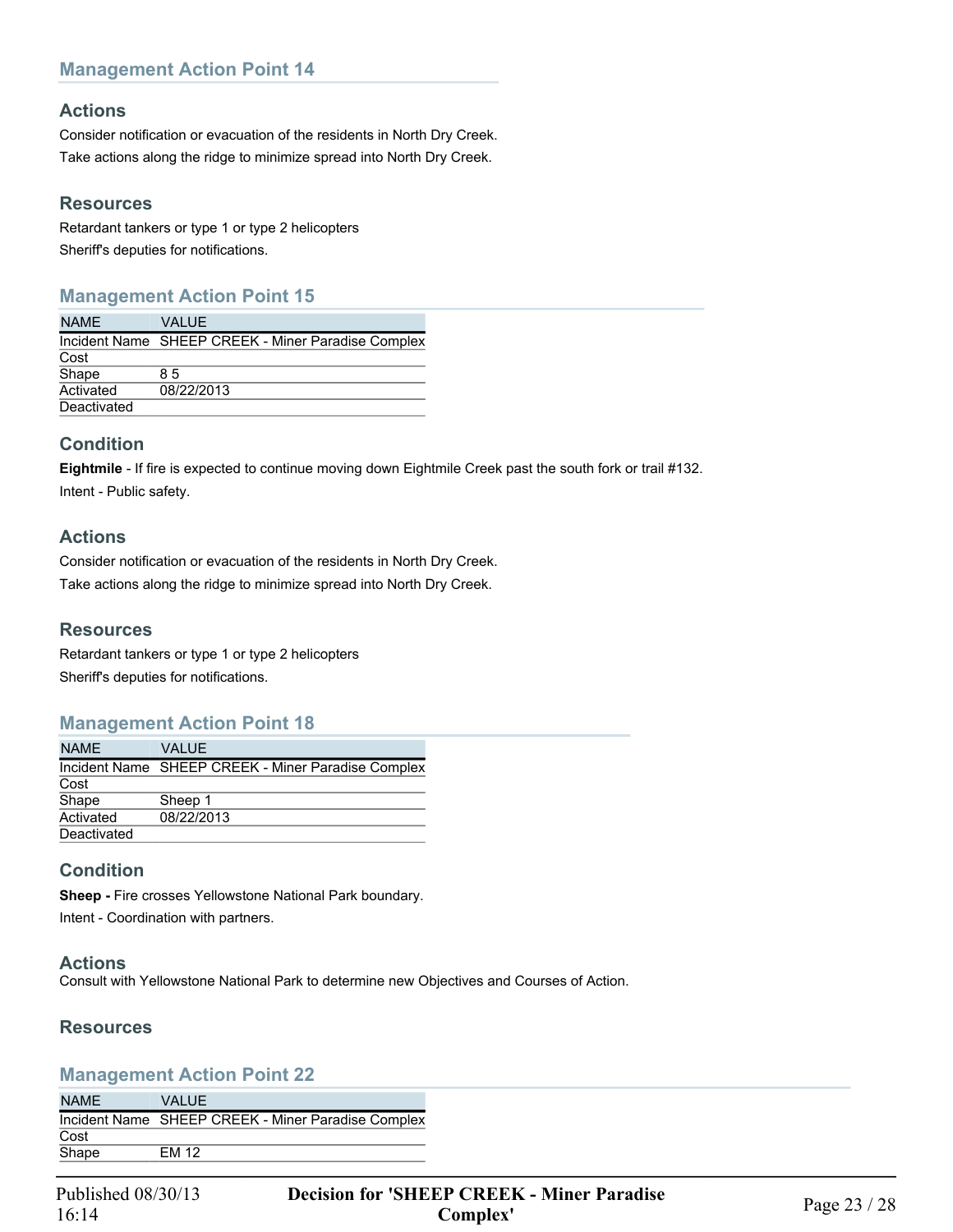| Deactivated | Activated | 08/22/2013 |  |
|-------------|-----------|------------|--|
|             |           |            |  |

#### **Condition**

**Emigrant -** Fire crosses south of a line between Mineral Mtn and Mount Wallace. Intent - Public safety.

#### **Actions**

Consider additional trail and area closures to include trails # 58 and #59 and the Mill Creek road above Snowbank campground.

#### **Resources**

### **Management Action Point 23**

| <b>NAME</b> | <b>VALUE</b>                                       |
|-------------|----------------------------------------------------|
|             | Incident Name SHEEP CREEK - Miner Paradise Complex |
| Cost        |                                                    |
| Shape       | EM 13                                              |
| Activated   | 08/22/2013                                         |
| Deactivated |                                                    |

#### **Condition**

**Emigrant -** Fire crosses the ridge north of North Fork Sixmile Creek.

Intent - Public safety and minimize damage to private property.

#### **Actions**

Consider structure protection in Emigrant Creek.

Consider Population Protection Plan MAP 8 actions in conjunction with Park County Sheriff's office.

#### **Resources**

#### **Management Action Point 25**

| <b>NAME</b> | VALUE.                                             |
|-------------|----------------------------------------------------|
|             | Incident Name SHEEP CREEK - Miner Paradise Complex |
| Cost        |                                                    |
| Shape       | H 1                                                |
| Activated   | 08/22/2013                                         |
| Deactivated |                                                    |

### **Condition**

**Horsetail** - If fire rolls out below rock cliff band and establishes itself into Flanders Creek. Intent - Public safety and prevent spread north in Hyalite creek.

### **Actions**

Consider expanding closure to include west Hyalite drainage and upper Hyalite Reservoir. Prep potential control lines and roads.

#### **Resources**

T1 or T2 Helicopter or Helicopters. 2 Type 2 or Type 1 crews. District Personnel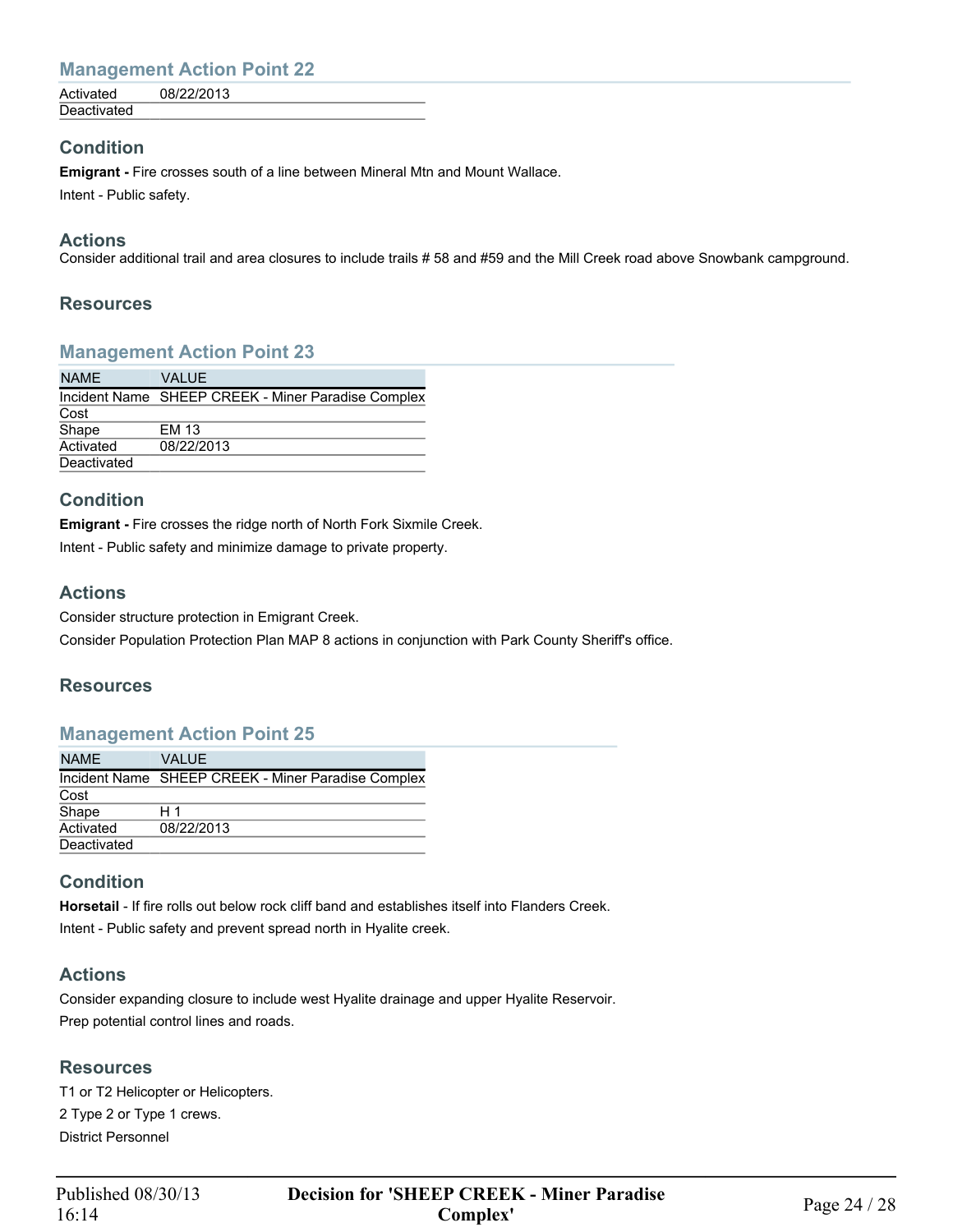| VAI UF.                                            |
|----------------------------------------------------|
| Incident Name SHEEP CREEK - Miner Paradise Complex |
|                                                    |
| H 2                                                |
| 08/22/2013                                         |
|                                                    |
|                                                    |

## **Condition**

**Horsetail** -If fire is projected to cross Sleeping Giant Ridge.

Intent - Public safety. Minimize impacts to private property and agency infrastructure.

#### **Actions**

Consider structure protection measures for Window Rock cabin, Chisholm CG, Lions Camp, Hood Creek CG, Maxey FS Cabin, Edsall FS Cabin, Swingle Private Cabin and Langohr CG

Consider expanding closures.

Consider re-engagement with stakeholders

Consider prepping Road #620

#### **Resources**

Consider Retardant

Consider ordering and utilizing T1 or T2 helicopters

Consider utilizing engines and handcrews

#### **Management Action Point 27**

| <b>NAME</b> | VALUE                                              |
|-------------|----------------------------------------------------|
|             | Incident Name SHEEP CREEK - Miner Paradise Complex |
| Cost        |                                                    |
| Shape       | H 3                                                |
| Activated   | 08/22/2013                                         |
| Deactivated |                                                    |

### **Condition**

Horsetail - If fire is projected to cross east hyalite trail # 434 or east hyalite road # 62

 Intent: Public safety in a high use recreation area/corridor and roadways to THS. Minimize impacts to private property and agency infrastructure.

### **Actions**

Consider expanding closure area.

Consider struture protection measures for window Rock Cabin, Chisolm CG, Lions Youth Camp, Hood CG, Maxey FS Cabin, Edsall FS Cabin, Swingle private cabin and Langohr CG.

Consider structure protection measures for Mystic Lake CG.

Contact stakeholders and City of Bozeman.

#### **Resources**

Consider Retardant Consider the utilization of T1 and or T2 Helicopters.. Consider the Utilization of engines and handcrews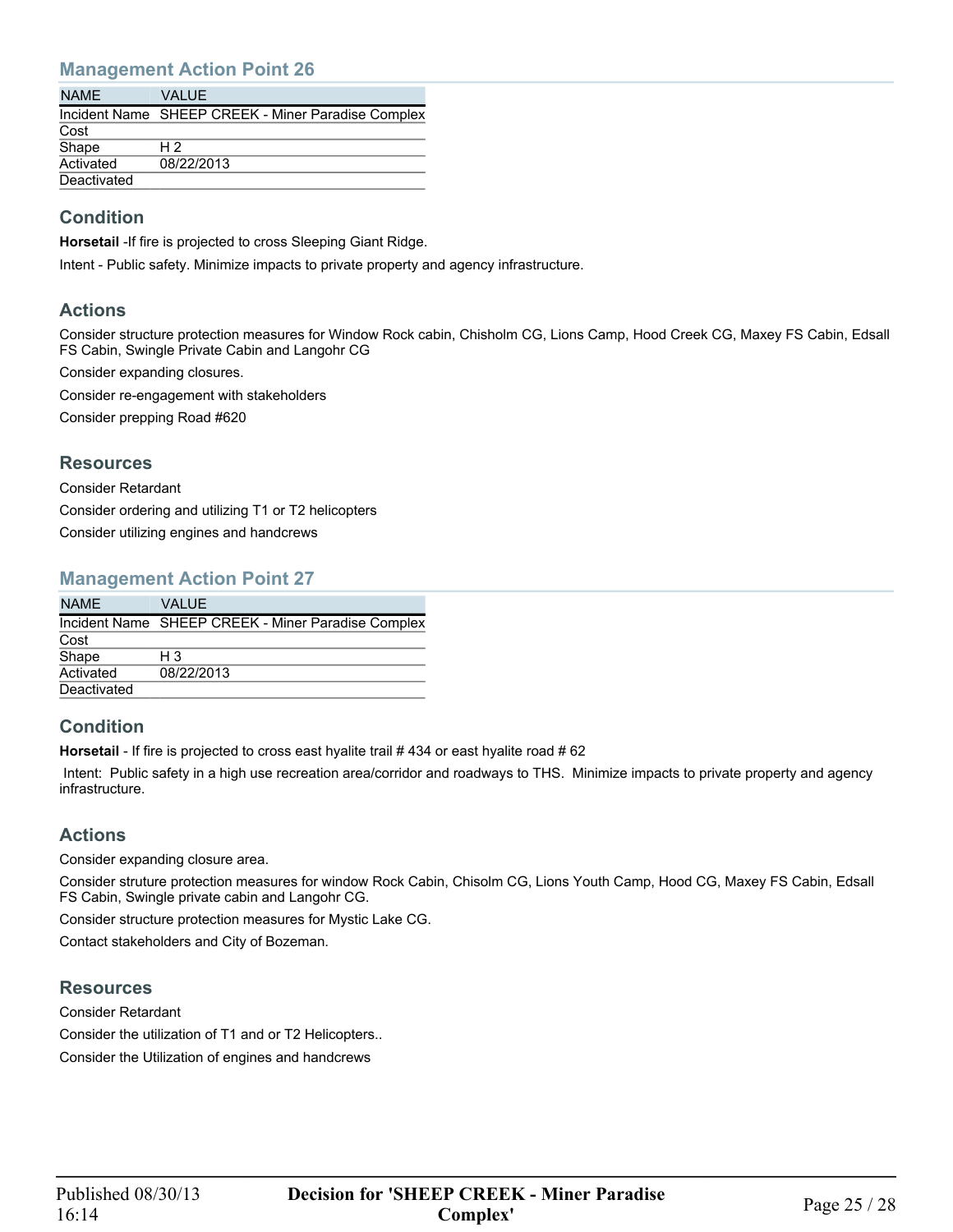## <span id="page-25-0"></span>**1.5. Validation**

#### Validation History

| Date (CDT)                                    | User | Action                                                                                    | Comments                                               |
|-----------------------------------------------|------|-------------------------------------------------------------------------------------------|--------------------------------------------------------|
| 08/30/2013 14:49 SHEA, JULIE Decision created |      |                                                                                           |                                                        |
|                                               |      | 08/30/2013 14:58 SHEA, JULIE The proposed Course of Action will satisfy the<br>Obiectives | Course of action satisfies the incident<br>objectives. |

#### Relative Risk

| <b>NAME</b>            | <b>VALUE</b>         |
|------------------------|----------------------|
| Relative Risk Moderate |                      |
| Duration               | Medium               |
| Saved By               | Sites, Ashley        |
| Completed              | 08/29/2013 15:18 CDT |

#### **Relative Risk Notes**

Overall relative risk is moderate due to multiple factors including: length of remaining fire season, fire behavior and growth has been moderated by favorable weather; proximity to WUI and adjacency to private property; social concerns due to smoke impacts to Paradise valley residences, Hwy 89 and Bozeman; critical public information and education needs.

#### **Hazards Notes**

Most areas have not burned in the recorded past, and are long return interval, stand replacement fire regimes. Fires have room to grow. Fire behavior has moderated due to control actions and favorable weather. Remote, steep, rugged, in-accessable terrain with few safety zones and limited lookout positions. Limited opportunities to utilize water resources or retardant. Thick timber; abundant snags; heavy dead and down fuels; rolling material starting fires below, poses threat to firefighter safety. The fires are within occupied grizzly bear habitat.

#### **Values Notes**

Few known cultural sites. Fires are very visible and close to private land and structures. Fires are in popular recreation areas accessed through the fire areas. There are active grazing allotments with infrastructure including fences and water tanks. One fire is located in the Emigrant mining district (historic and current). There are likely many historic resource locations within the planning area. The areas are popular for hunting, fishing, hiking and horseback riding with active outfitter and guide permits.

#### **Probability Notes**

Seasonal severity changes between moderate and very high. Recent precipitation has occurred over the fires. Quite a bit of rock and some previous fire scars exist in the areas but there not enough to completely block spread. Natural barriers to fire spread are moderate. On the ground mitigations will be needed to protect threats to Forest Service boundary and private lands. A confinement strategy utilizing natural barriers would allow for some fire spread within the planning area.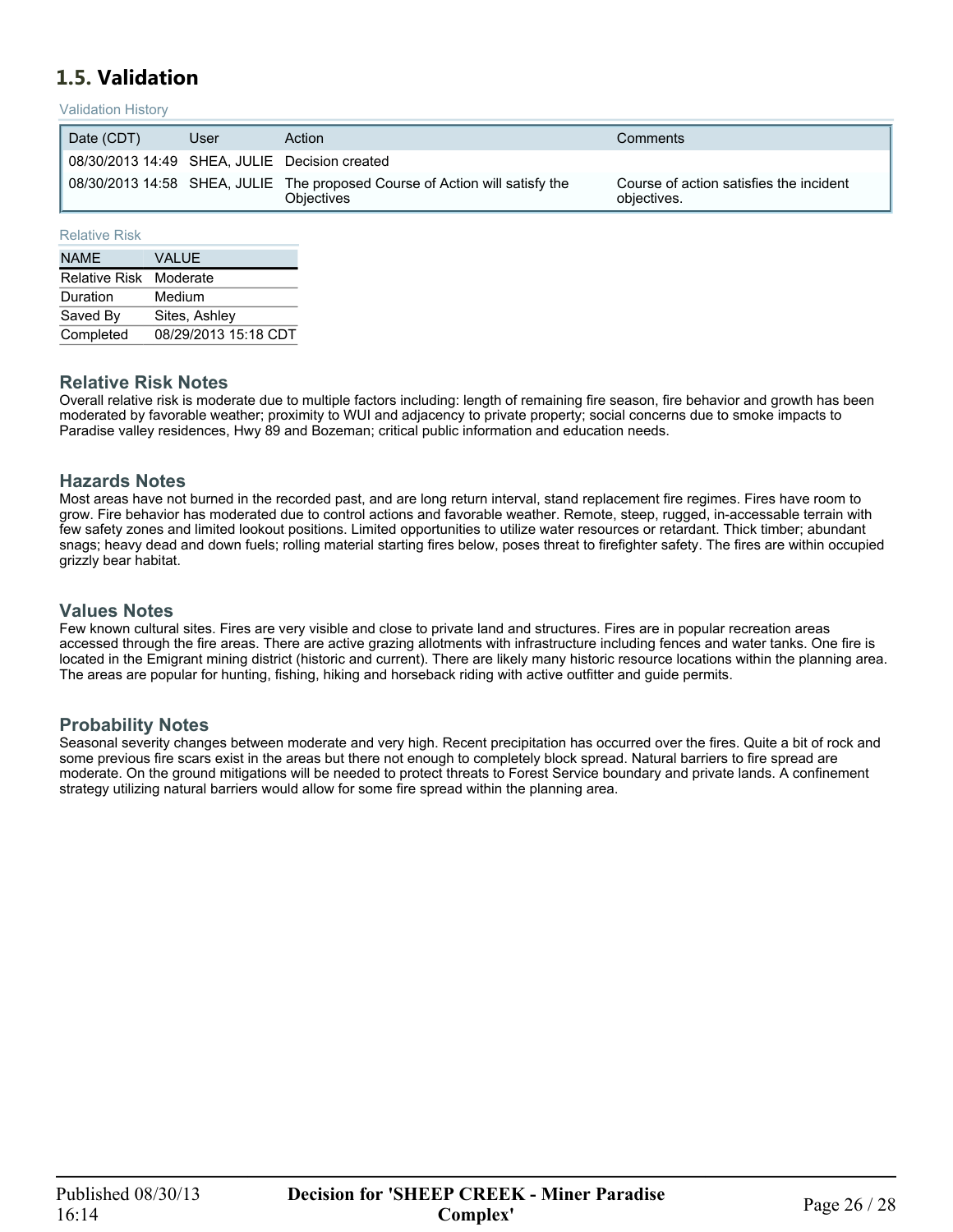## <span id="page-26-0"></span>**1.6. Rationale**

#### **1. Rationale**

This decision is for the Miner-Paradise Complex which includes the Emigrant, Sheep Creek, North Eightmile and Horsetail fires on the Gallatin National Forest. The decision is to manage these fires with a Type 2 team and a combination of perimeter control and confinement strategies. As detailed in the ten factors below and the relative risk assessment, a Type 2 team is appropriate based on the desirable number of personnel, limited number of resources, the daily operational complexity, limited number of control actions, and the generally limited accessibility of the area. Of these Values at Risk, the highest priority for protection at this time is private land and the Bozeman Municipal Watershed because it is within the closest proximity to the fire area. This priority is consistent with the Incident Objective and the Course of Action to protect private inholdings at the confluence of North and South Sixmile creeks as well as Tom Miner Basin. A structure protection assessment will be conducted for the structures on the private land. Appropriate protection measures will be implemented (i.e. set up pumps, hoselays, sprinkler system) as needed, dictated by current and expected fire behavior and weather. Controlling the size and extent in the municipal watershed will be a priority. The estimated cost of the Course of Action is 9,500,000 (using the R1 Cost estimator method for 12,000 acres), based on the current conditions.

#### **Risk Assessment**

1. Describe the critical values at risk.

 The safety of firefighters and the public are at risk given the fire potential due to steep and rugged terrain with dense and continuous fuels. The fire potential threat is exacerbated by the fact the fires are large and geographically distant. The critical values at risk are private lands most adjacent to the fire area, which include homes, livestock, property, and human life. Two of the fires in the complex are within the Municipal Watershed for the city of Bozeman – approximately 80% or more of the city water supply comes from the surface water streams in the Hyalite drainage and the Bozeman creek drainage.

2. What is the chance the critical values will be impacted and, if so, what are the consequences?

 The likelihood that the fire will impact private property is moderate. Extent and consequences are high because of the development level and the proximity to the fire.

Fire in the municipal watersheds could produce ash and sediment that could result in closure of the diversion to the water treatment plant, restricting roughly 40% of the municipal water supply during the fire and/or any subsequent precipitation events.

 Given the current size of the fires, existing fuel conditions and weather forecasts, the prediction is that this will be a long term incident. The longer the incident persists, the greater the exposure for firefighters and members of the public to firerelated hazards.

3. What are the opportunities to manage the fire to meet resource management plan objectives?

 The majority of the fire planning area lies within National Forest System lands that are steep and inaccessible and unsafe for direct attack efforts. There is a heavy dead timber component as a result of insect infestations, ERCs in the 60s, and backing fire with short uphill runs, and some spotting can be expected. Past fire history would suggest a large potential fire size with a long duration. Based on time of season, there is potential for multiple large fire growth days. Within the containment areas the opportunity to meet resource objectives is high.

4. Describe the possible low probability/high consequences events?

1. The highest consequence to our operation is loss of life for either firefighters of the public as a result of uncontrolled fire or suppression activities.

2. Fire management has attempted to mitigate possible injury but serious injury or fatality to ground or air firefighting resources while engaged in fire suppression activities is possible due to extreme fire behavior combined with difficult terrain with limited safety zones and escape routes. Risks to the general public will be addressed with area or route closures and extensive public information.

3. Severe and extensive fire activity in both Hyalite and Bozeman creek drainages would result in potentially long or short term shut down of the water treatment plant that services the Bozeman Municipal Water supply, which could result in water rationing or need for bottled water for citizens and the business community – all water users. This type of shutdown would occur not only during the fire, but in subsequent precipitation events for years to come. Without continuous feed from the water diversion points (Hyalite and Bozeman creeks), there is very limited water available to the city.

4. Another high consequence event would involve fire on private property that results in structure and infrastructure losses.

5. Who are the stakeholders that should be consulted prior to making a decision?

Park and Gallatin County commissioners, the City of Bozeman, sheriff departments, Bureau of Land Management, private landowners, Montana Highway Patrol, Montana Department of Natural Resources and Conservation, Fish Wildlife and Parks, Montana Department of Environmental Quality, local fire protection districts, and permit holders.

#### **Risk Decision**

1. What alternative (objectives, strategies, and tactics) are being considered?

 Implement a suppression strategy within the constraints of fire behavior and terrain, emphasizing public and firefighter safety, and private property as the next highest priority. A confine and contain strategy is being implemented. Ultimately, this